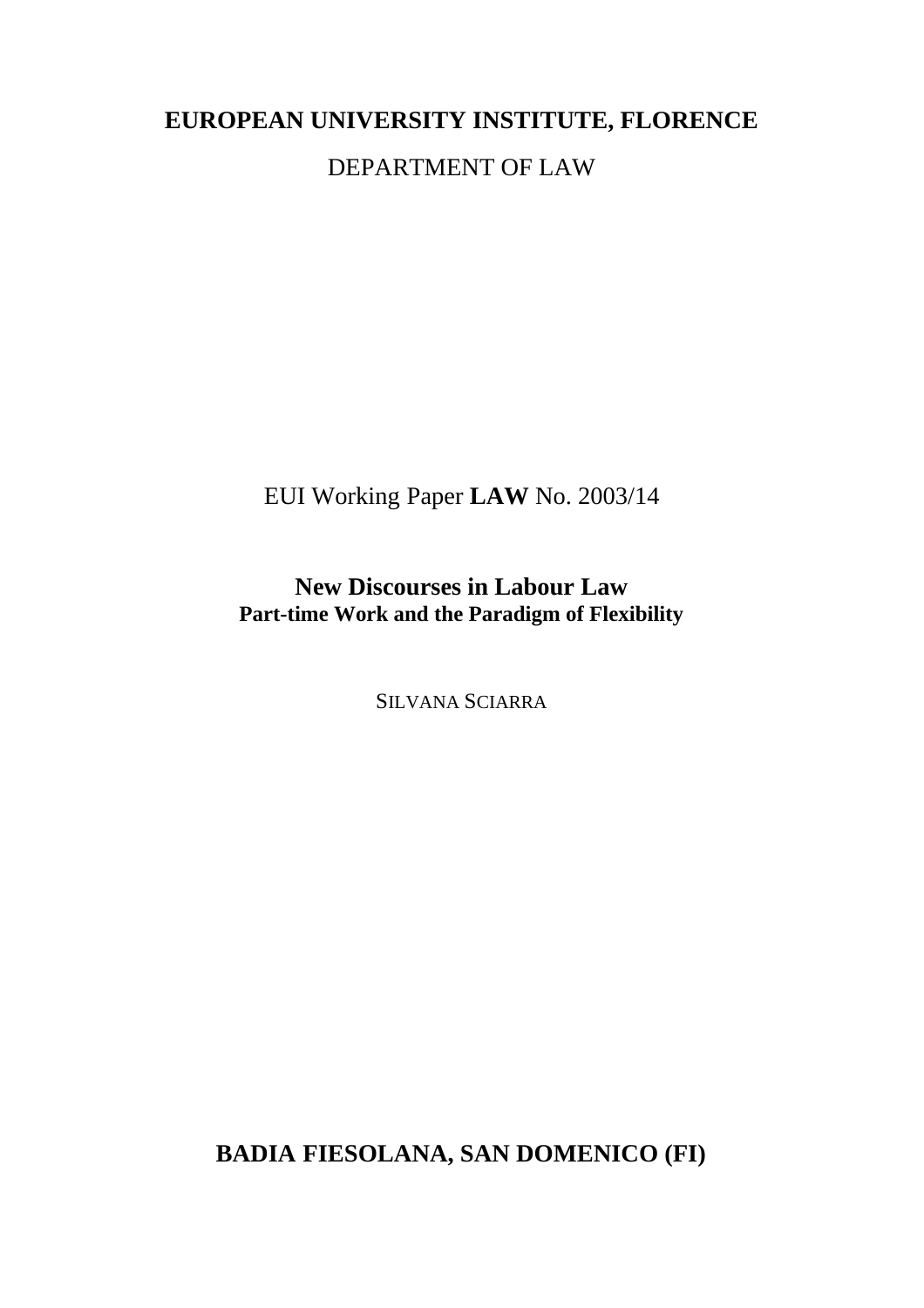All rights reserved. No part of this paper may be reproduced in any form without permission of the author(s)

> © 2003 Silvana Sciarra Printed in Italy in December 2003 European University Institute Badia Fiesolana I – 50016 San Domenico (FI) Italy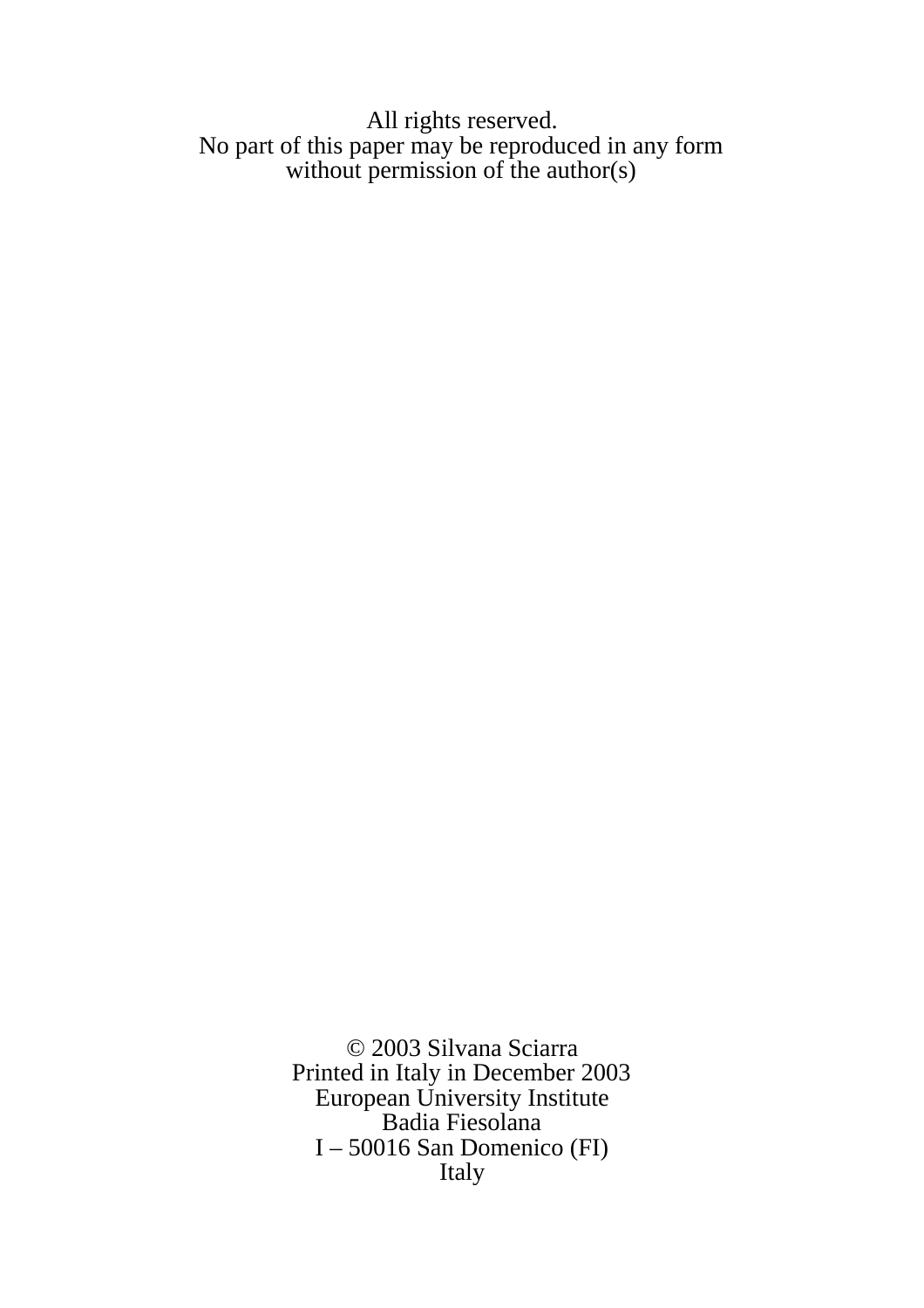SILVANA SCIARRA

# *1. The centrality of comparative labour law in the Open Method of Co-ordination*

j

In deciding to undergo a collective research on the regulation of part-time work, the authors of the present book agreed on a few methodological allegations.

One had to do with the urgency to revisit a long-lasting comparative tradition in European labour law and to do so in the new perspective of an ongoing process of integration in the European Union. Implicit in this choice was the equally strong urgency to confirm the centrality of a legal discipline – labour law – in the current debate on the European Employment Strategy (EES) and on the many concurring ways to implement it.

The need to uncover a disciplinary point of view just at the time when EU institutions are cultivating a culture of co-ordination of all existing processes of integration – economic, structural and to some extent social – is due to the deeply rooted conviction that there is  $-$  and should continue to be  $-$  a specificity of legal analysis in this particular field.

In ascertaining the contribution of comparative law to labour law, Gerard Lyon-Caen wrote at the end of the sixties that labour law 'was born comparative', because it aimed at providing answers to similar needs and aspirations inherent in the industrialised world. Solutions found in different legal systems were 'spontaneously analogous' at least as far as their purposes were concerned. Furthermore, in both civil law and common law systems, labour law aimed at gaining autonomy from general principles enshrined in other legal disciplines and did so irrespective of the different legal families to which it belonged. $<sup>1</sup>$ </sup>

<sup>•</sup> This Working Paper reproduces the introductory chapter of the book '*Employment Policy and the Regulation of Part-time Work in the EU: a Comparative analysis*' edited by S. Sciarra, P. Davies and M. Freedland, CUP, forthcoming. The book is the outcome of a research project co-ordinated by the present writer and financed by the Research Council of the EUI. The book is divided in two parts, the first one centred on European law developments, as well as on the comparative legal methodology adopted, the second one organised around seven country studies (France, Germany, Italy, The Netherlands, Spain, Sweden, UK). References to other chapters of the book have been intentionally left in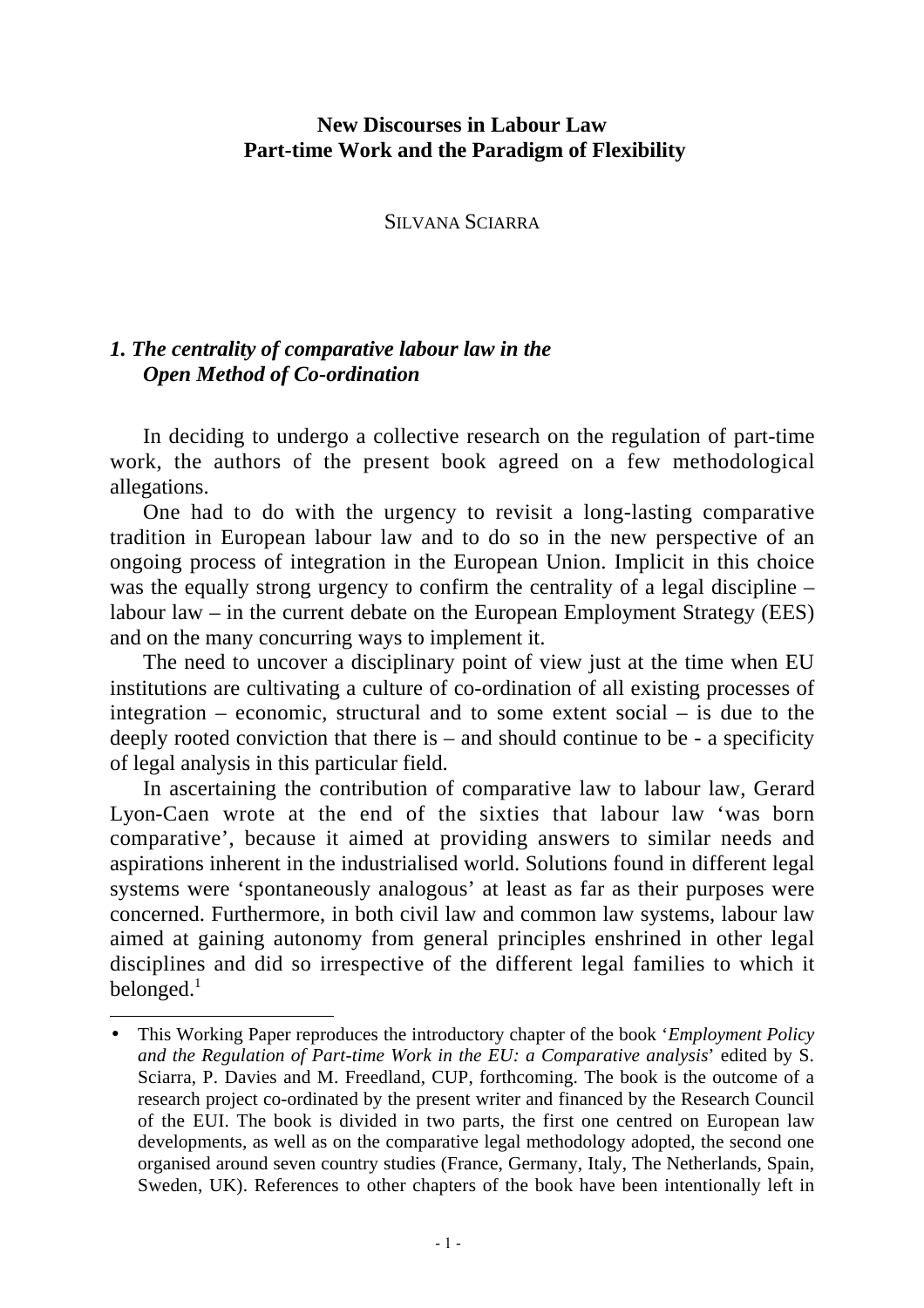Over the years such a disciplinary pride strengthened its rational, as well as its passionate grounds. Contemporary research dealing with countries of the European Union reveals the overall continuity of labour law institutions and their capacity to spread well across the boundaries of the discipline. This is so because labour law embraces in its legislative and academic tradition more than one field. It covers individual contracts of employment as well as collective labour law and links with the vast and fascinating territory of social security. In all these areas collective actors are present and capable of contributing both in the law-making process and in autonomous processes of norm-setting.<sup>2</sup>

While all these fields remain predominantly national, they are also closely intertwined with European law. It appeared very clearly to the authors of this book that a method which would blend national diversities into an indistinct process of europeanisation could lead to weak results and – what is most to be avoided – to imperfect generalisations. We argue, on the contrary, that concrete choices made by national parliaments deserve to be fully evaluated and framed in a national historical context. The role of employers' associations and of trade unions also must be kept in the picture.

The proposition underlying this project is that the adoption of a comparative method facilitates the understanding of national labour law traditions in their entirety, namely a combination of individual and collective sources, a mixture of protective and supportive legislation, a system of norms more or less adaptable to external changes.

Legal comparison may also help to reveal the tension  $-$  if there is one  $$ between national and supranational law-making. The inclusion in the spectrum of comparison of collective actors and national tripartite or bipartite institutions dealing with labour matters sets in place the controversial question of how to balance legal and voluntary sources in the regulation of part-time work.

-

foot-notes and in the text, to signal how the overall analysis develops.The book is the final result of close joint work of the whole research group, developed in meetings held in the Law Department of the EUI. Each author was, however, made responsible for his or her contribution. I want to underline the inter-generation composition of the research group active around this project, well documented in the list of contributors to the book. This is a tribute to - and at the same time an acknowledgement of- the extraordinary intellectual climate generated by labour law researchers, in the years of my stay in the Law Department. I am grateful to Paul Davies and Mark Freedland for comments on earlier drafts of this paper. I am also grateful to Sarah-Jane King, researcher in the Law Department of the EUI for her efficient help in checking some bibliographical references. For those and for ideas expressed in this paper I am the sole responsible.

<sup>&</sup>lt;sup>1</sup> G. Lyon-Caen, Les Apports du Droit Comparé au Droit du Travail, in a special book issued by the Revue International de Droit Comparé, *Un Siècle de Droit comparé en France (1869- 1969)*(Paris, 1969), p. 315-316.

<sup>&</sup>lt;sup>2</sup> This point, always at the heart of Lord Wedderburn's comparative analysis, is confirmed in Lord Wedderburn, 'Common law, labour law, global law', in B. Hepple (ed.), *Social and Labour Rights in a Global Context* (Cambridge, 2002), p.19 et seq.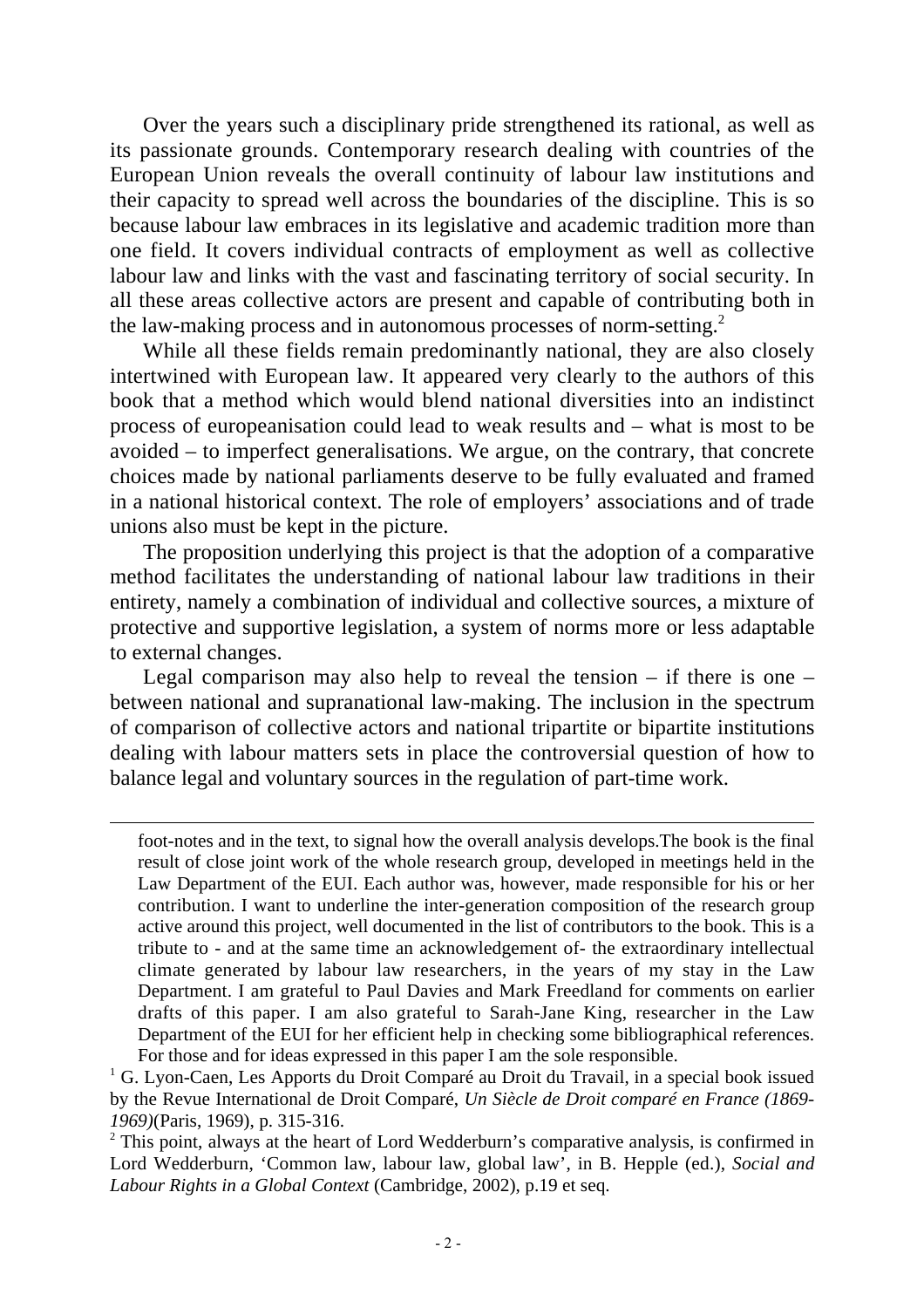One further reason stands in favour of a comparative legal method, which would draw attention on labour law and on its centrality in current discussions on new regulatory approaches.

In the early nineties, when Jacques Delors was still one of the main advocates for the enhancement of growth and the lowering of unemployment rates in Europe, labour market reforms – and among those the regulation of parttime work – became central to the co-ordination of macroeconomic policies and employment policies. In the Council held at Essen in 1994<sup>3</sup> a complex evolution of employment policies began and was further developed in subsequent Council meetings. The criteria agreed upon at Essen represent the precondition of what then developed into a more elaborate plan of action.

The launch at Lisbon of the European employment strategy and the subsequent emphasis put on the Open Method of Co-ordination (OMC) as a way to implement employment policies<sup>4</sup> has activated a series of new regulatory techniques, useful to understanding changes that have occurred in labour markets and to fostering more advanced ones.

Structural indicators, the result of long and detailed research undergone by the Commission in consultation with Eurostat and the Member States' statistical offices,<sup>5</sup> are meant to favour the measurement and the evaluation of both institutional and economic performances pursued by Member States through active employment policies or through structural and legislative reforms.

Attempts have been made to combine quantitative and qualitative analysis of all 15 Member States' National Action Plans (NAP) submitted within the Employment Strategy, on the understanding that such an exercise could only capture the 'declared employment strategies' at that given moment in history and not reflect the overall national policies in their evolving patterns.<sup>6</sup> The

<sup>&</sup>lt;sup>3</sup> This Council meeting, held on December 9-10, 1994, was the last one attended by J. Delors as President of the European Commission. It is interesting to observe the continuity between the Delors White Paper, *Growth, Competitiveness, Employment: The Challenges andWays Forward into the 21st Century*, COM (93) 700 final, 5 December 1993, and the Essen criteria, aimed at facilitating reforms of the labour market and combating unemployment.

<sup>4</sup> Presidency Conclusions, Lisbon European Council, 23-24 March 2000.

<sup>5</sup> See, for instance, Communication from the Commission, *Realising the European Union's Potential: Consolidating and Extending the Lisbon Strategy*, COM (2001) 79 final, Brussels, 7 February 2001, Volumes I and II. This contribution to the Spring European Council held in Stockholm in March 2001 is a good example of the steps forward taken after Lisbon, in order to link employment growth to specific targets. Volume II collects general economic background indicators, data on employment presented with different breakdowns, data on innovation and research, as well as economic reform and social cohesion.

The early policy of the Commission can be read in its *Communication on Community Policies in Support of Employment*, COM (1999) 167 final, Brussels, 13 April 1999.

 $6$  A 'cluster analysis' of the 1999 NAPs is proposed by P.K. Madsen and P. M. Munch-Madsen, 'European Employment Policy and National Policy Regimes', in D. Mayes, J. Berghman, R. Salais (eds), *Social Exclusion and European Policy* (Cheltenham 2001) p. 255 et seq. and in particular p. 261.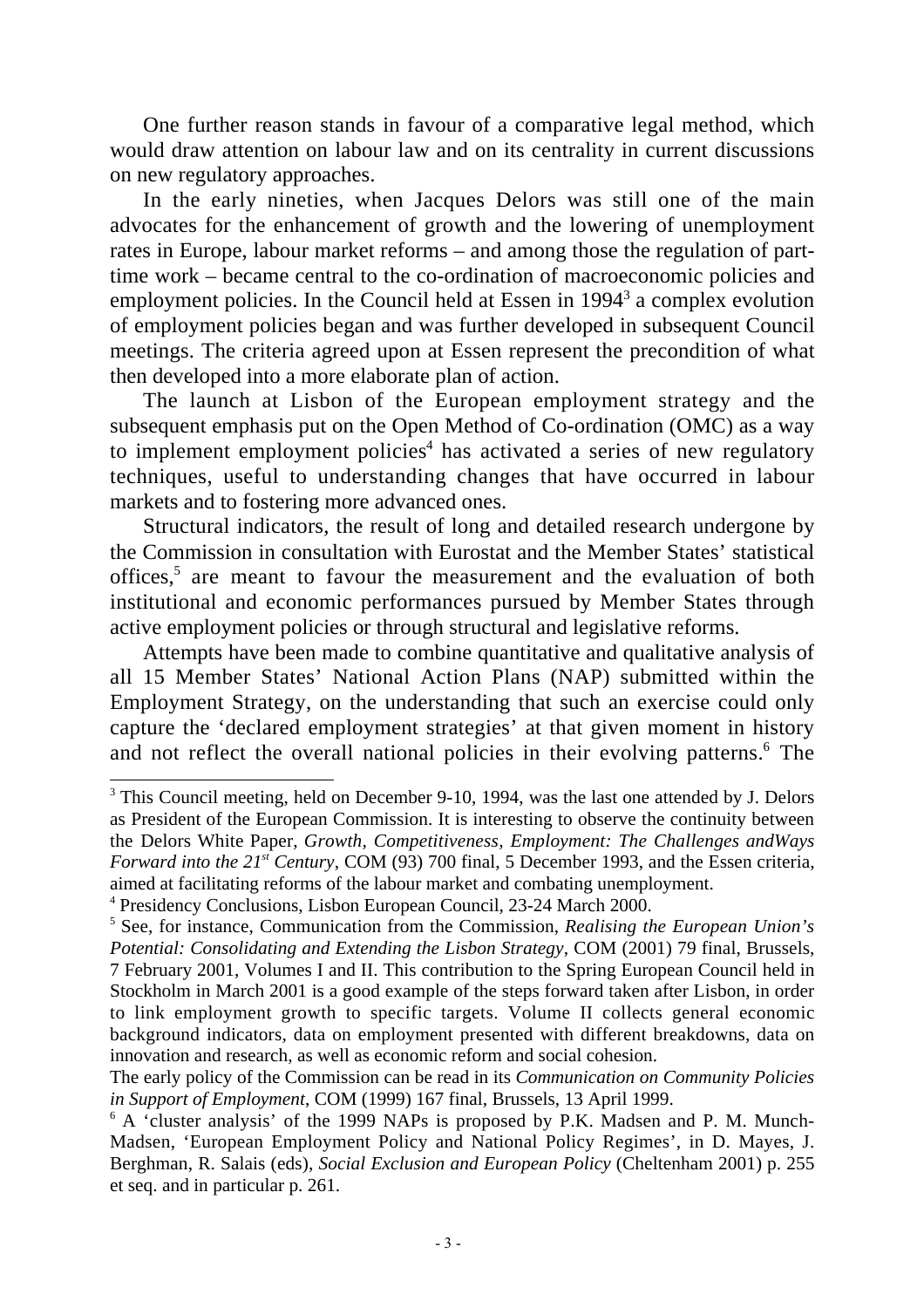results achieved by such sophisticated statistical approaches prove that there exists a variety of national responses and that it is artificial to constrain them within ideal-typical employment regimes.

In extending OMC to social inclusion, $\alpha$  objectives have been incorporated in social indicators. This has empowered the Commission to set the social agenda and to move it forward, with the technical support of a sub-group on social indicators established within the Social Protection committee (set up according to art.144 Nice Treaty). The outcome of this analysis now forms the basis of EU policy-making and is evaluated very positively in scholarly analysis, although comparisons between the first set of NAPs reveal great disparities.<sup>8</sup>

National policy-making remains a variable which cannot be entirely predicted. The aim of co-ordination comes forth as a support for national actors, but does not clearly stand as a sanction against reluctant or imprecise responses of the Member States, by virtue of the subsidiarity principle. Co-ordination also relies on comparable data, collected with similar techniques such as standardized questionnaire administered to representative samples in each country.<sup>9</sup>

Indicators have been linked to benchmarking, another technique of measurement and evaluation brought about by the OMC and then developed into a widespread practice for the enforcement of employment policies. They both reveal the necessity to 'compare the situation spatially, between Member States, and temporally, through time'.<sup>10</sup> Benchmarking, in particular, applies to situations in which national actors are eager to learn and, if necessary, compete in order to reach a common objective. They often choose to do so because a European frame of reference helps them to push forward national reforms, without having to find agreement on all detailed provisions.<sup>11</sup>

j <sup>7</sup> Presidency Conclusions, Lisbon European Council, 23-24 March 2000, para. 32.

<sup>&</sup>lt;sup>8</sup> This is reported by T. Atkinson, 'Social Inclusion and the European Union', (2002) 40 *Journal of Common Market Studies* 625 at pp. 628-629. Social indicators proposed by the sub-group are: financial poverty, income inequality, regional variation in employment rates, long-term unemployment, joblessness, low educational qualifications, low life expectancy and poor health. See also T. Atkinson, B. Cantillon, E. Marlier and B. Nolan, *Social Indicators: the EU and Social Inclusion* (Oxford, 2002), research produced by successful collaboration between academics and policy-makers sponsored by the Belgian Presidency in 2001.

<sup>&</sup>lt;sup>9</sup> T. Atkinson, 'Social Inclusion...', *ibidem*, at p. 631 refers to the work undertaken by the European Community Household Panel, which should be replaced in 2003 by a new instrument for the preparation of statistics on income and social exclusion.

<sup>&</sup>lt;sup>10</sup> C. de la Porte, 'Is the Open Method of Coordination Appropriate for Organising Activities at European Level in Sensitive Policy Areas?', (2002) 8 *European Law Journal* 38 at p. 41. The author distinguishes between different levels of indicators, some influenced by the European statistical database, some mixed, some purely national. She also describes the selected national experts as high-level civil servants, who prepare the ground for Council decisions. Final orientations are political and driven by bureaucratic elites.

<sup>11</sup> C. de la Porte, 'Is the Open Method of Coordination Appropriate...' *ibidem*, p. 43.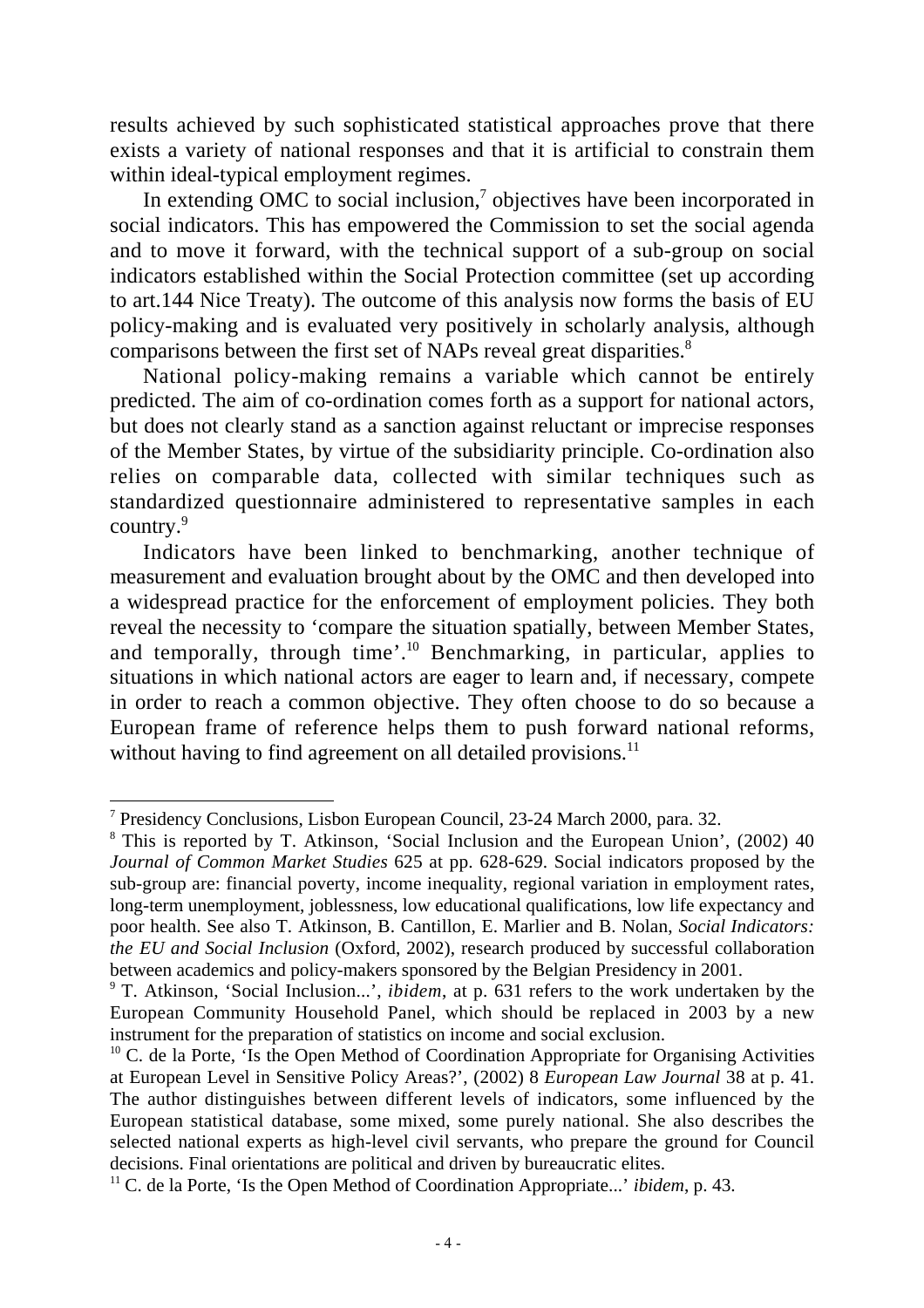The principle of subsidiarity, which supports the overall structure of OMC, also applies inside each state, among different levels of government administration and among sub-national authorities, such as regions and municipalities. Each administration finds its own internal organization to guarantee compliance, at times introducing indicators from higher to lower levels and therefore expanding the spectrum of comparison.<sup>12</sup>

There are no specific rules to manage this constantly spreading network of institutions and sub-institutions. National experience shows that *ad hoc* committees created for the enforcement of a specific NAP end up having a very limited impact on the state administration, if there is no stable structure to refer to. Even a high turnover of experts produces limited results in preparing the socalled 'Implementation Report' to be annexed to NAPs, whereas the setting up of a centralised 'Monitoring Group' has facilitated the collection of homogeneous data on employment policies at decentralised levels of the administration.<sup>13</sup>

The study on the UK reveals how different branches of the government have been involved in the implementation of the Part-Time Directive, while also ascertaining compliance with EU employment policies. $14$  This example too seems to confirm the uneasiness of national administrations to deal straightforwardly with European sources, either because of a lacking practice or, at times, owing to an intentional manipulation of both hard and soft law indications, so that the national priority may prevail.

The Commission itself admits that, despite the attempt to bring together national impact evaluation studies under a 'standardised structure, with a range of thematic questions covering policy reforms, performance and impact', it proved difficult to constrain Member States' responses and to force them within a pre-defined scheme.15 It is also true, as once more the Commission points out, that a positive evaluation of OMC cannot be proposed in a vacuum, neither be

j  $12$  The Italian example of a 'Master Plan', elaborated in 2000 by the Labour Ministry in collaboration with ISFOL, a research institute for the development of training, shows how qualitative and quantitative indicators have been offered to local authorities as a basis on which to improve the reform of placement offices, following the negative evaluation of the Commission on Italian NAPs for 2000 and 2001. This is reported in M. Ferrera and E. Gualmini, *La strategia europea sull'occupazione e la governance domestica del mercato del lavoro: verso nuovi assetti organizzativi e decisionali*, a paper prepared for ISFOL within the project *Impact evaluation of the European Employment Strategy* edited by C. Dell'Aringa and published in the ISFOL papers, Rome May 2002.

<sup>13</sup> M. Ferrera and E. Gualmini, '*La strategia europea*...', *ibidem,* p. 6 et seq.

<sup>&</sup>lt;sup>14</sup> See further the country study by C. Kilpatrick and M. Freedland, "Regno Unito" in La Regolamentazione del Part-time in Europa', (2000) *Giornale di Diritto del Lavoro e di Relazioni Industriali*, p. 655 et seq.

<sup>&</sup>lt;sup>15</sup> Communication from the Commission to the Council, the European Parliament, the ESC and the Committee of the Regions, *Taking Stock of Five Years of the European Employment Strategy*, COM (2002) 416 final, Brussels 17.7.2002, p. 22.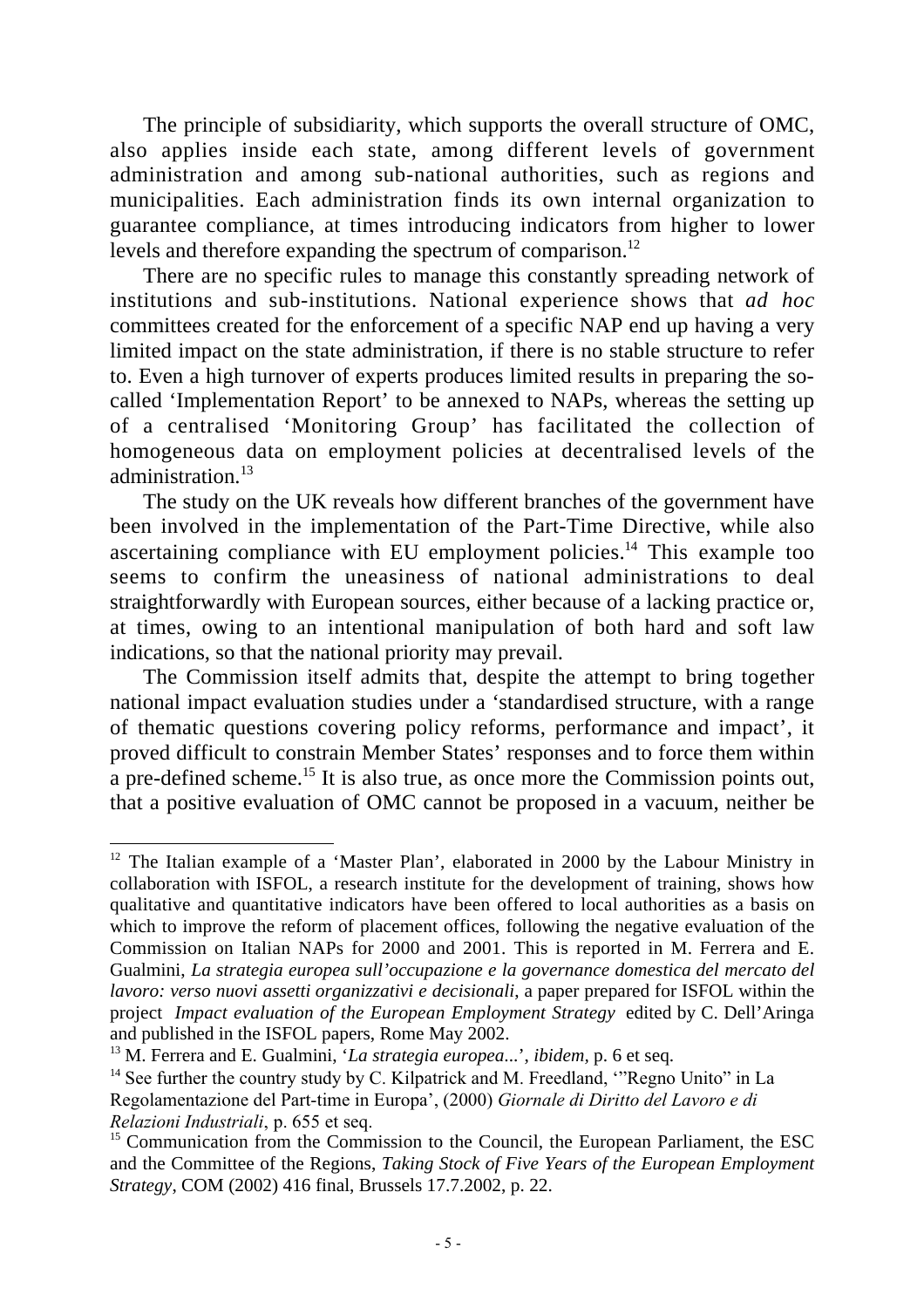separated by the understanding of a broader economic context, whereby some economic improvements were achieved. A shift is proposed in focusing national policies 'away from managing unemployment, towards managing employment growth'.16

This observation highlights one further point: disparities in economic performances may not mechanically affect the evaluation of legal reforms. The latter must still be regarded as specific results of national legislative choices, albeit within the context of a Europe-wide co-ordinated economic policy.17

There are – as one can see - several reasons to write 'Lisbon' in capital letters in the history of European Council meetings. In that occasion the urgency to make all EU processes functional to one another and to foster their coordination was transformed from a platitude into an important innovation. The Portuguese indication was, in fact, simple and pragmatic: reftraining from adding a new process meant to concentrate in the co-ordination of the existing ones.

The Commission now welcomes 'synchronisation' within the overall process of implementation of the Lisbon agenda, but also wishes that economic and employment objectives be considered autonomously. In this rather subtle perspective we must interpret the Commission's recent commitment to simplify employment guidelines and to focus more on implementation mechanisms.<sup>18</sup>

The impression we get from looking at the ways in which national administrations have internalised the indications coming from European institutions and adapted them to the evaluation of their own domestic policies is that procedures are left intentionally undefined and that the choice is to proceed by trial and error. $^{19}$ 

The still experimental nature of both national and European procedures is giving rise to a new comparative method, extraneous to legal comparison. Documents and information exchanged while practising the OMC provide invaluable help in detecting phenomena which then become the object of legal regulation. Labour lawyers' uneasiness – almost too shameful to admit – has to do with an inborn fear that the language of statistics and economics may obscure the language of legal institutions.

Such a fear is not a new one. A solid methodology in comparative labour law was developed in order to explain the commitment of national lawyers in

<sup>16</sup> Communication from the Commission, *Taking Stock*..., *ibidem*, p. 2.

 $17$  An analysis of Member States' willingness to implement the most important social policy Directives and yet to let the national priorities prevail is provided by O. Treib, *E U Governance, Misfit and the Partisan Logic of Domestic Adaptation*, at www.mpi-fgkoeln.mpg.de/socialeurope

<sup>18</sup> Communication from the Commission, *Taking Stock*..., *supra* note 15, respectively at pp. 21 and 19.

 $19$  Findings in the country studies on the UK and Italy seem to be going clearly into this direction.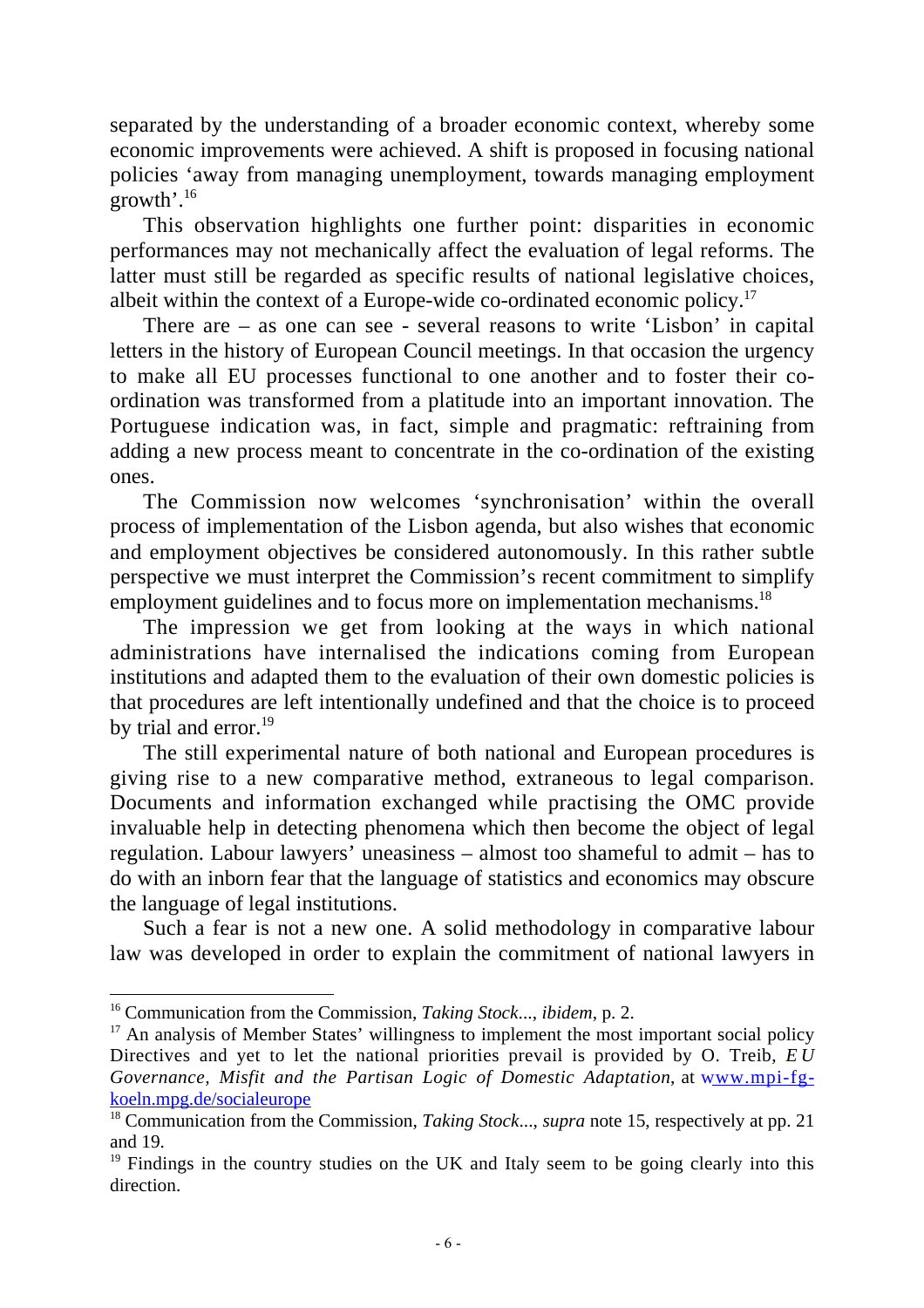maintaining economic policy considerations separate from legal ones and avoiding too contingent an analysis of legal institutions. 'Functional' comparison implies information on political and social institutions and appreciation of the role played by collective actors. A 'structuralist' approach – like the one suggested – gives priority to comparing the means and the goals, and concentrates on the functioning of a specific social policy.<sup>20</sup>

We argue, in drawing conclusions from this project, that comparative legal analysis can most usefully enrich the study and evaluation of economic and structural trends. We also maintain that the pressure to establish well-developed – and yet not too rigid - schemes of comparison is particularly healthy when dealing with labour market regulations and with welfare state responses to high unemployment.

Research carried on in neighbouring fields confirms that a variety of circumstances must be considered in order to establish a valid comparative framework. Part-time patterns are affected by different components, such as household, firms' behaviour and the state.<sup>21</sup> The state, in particular, attracts the attention of researchers dealing with 'societal employment systems'22 attentive to the evaluation of social and cultural values when drawing up comparative schemes of analysis.

In a broader context of research on welfare regimes, states occupy a pivotal role in transferring income and in supporting family networks. These circumstances may change the nature of unemployment and consequently influence the selection of comparable data.<sup>23</sup> It is crucial that the family as an institution be considered central to the understanding of labour market reforms. Even the analysis of data on family instability reveals valuable comparative patterns and prompts policy recommendations as regards measures to be

j <sup>20</sup> G. Lyon-Caen, Les Apports du Droit Comparé…, *supra* note 1, pp. 316-317, with interesting references to French comparative studies not very often acknowledged in comparative literature.

<sup>&</sup>lt;sup>21</sup> J. O'Reilly and C. Fagan, 'Conceptualising part-time work', in J. O'Reilly and C. Fagan, *Part-time prospects. An International Comparison of Part-time Work in Europe, North America and the Pacific Rim* (London, 1998), p. 13 show how theories on the segmentation of labour markets have gradually developed into more sophisticated approaches, taking into account cultural values and cross-national differences.

<sup>&</sup>lt;sup>22</sup> M. Maurice, 'Convergence and/or Societal Effect for the Europe of the Future', in P. Cressey and B. Jones (eds), *Work and Employment in Europe* (London, 1995) p. 28 et. seq.

<sup>&</sup>lt;sup>23</sup> See D. Gallie and S. Paugam (eds), *Welfare Regimes and the Experience of Unemployment in Europe* (Oxford, 2000). This research project was centred mainly on 'the effort to achieve a high level of comparability of data', as we learn from the editors in the introductory chapter 'The Experience of Unemployment in Europe: the Debate', p. 1. See also G. Esping-Andersen, 'Comments', in G. Bertola, T. Boeri and G. Nicoletti (eds), *Welfare and Employment in a United Europe* (Cambridge, Mass., 2001), p. 127 et seq., criticising the approach taken by the editors of the book, which ignores the role of families in proposing European reforms for social inclusion.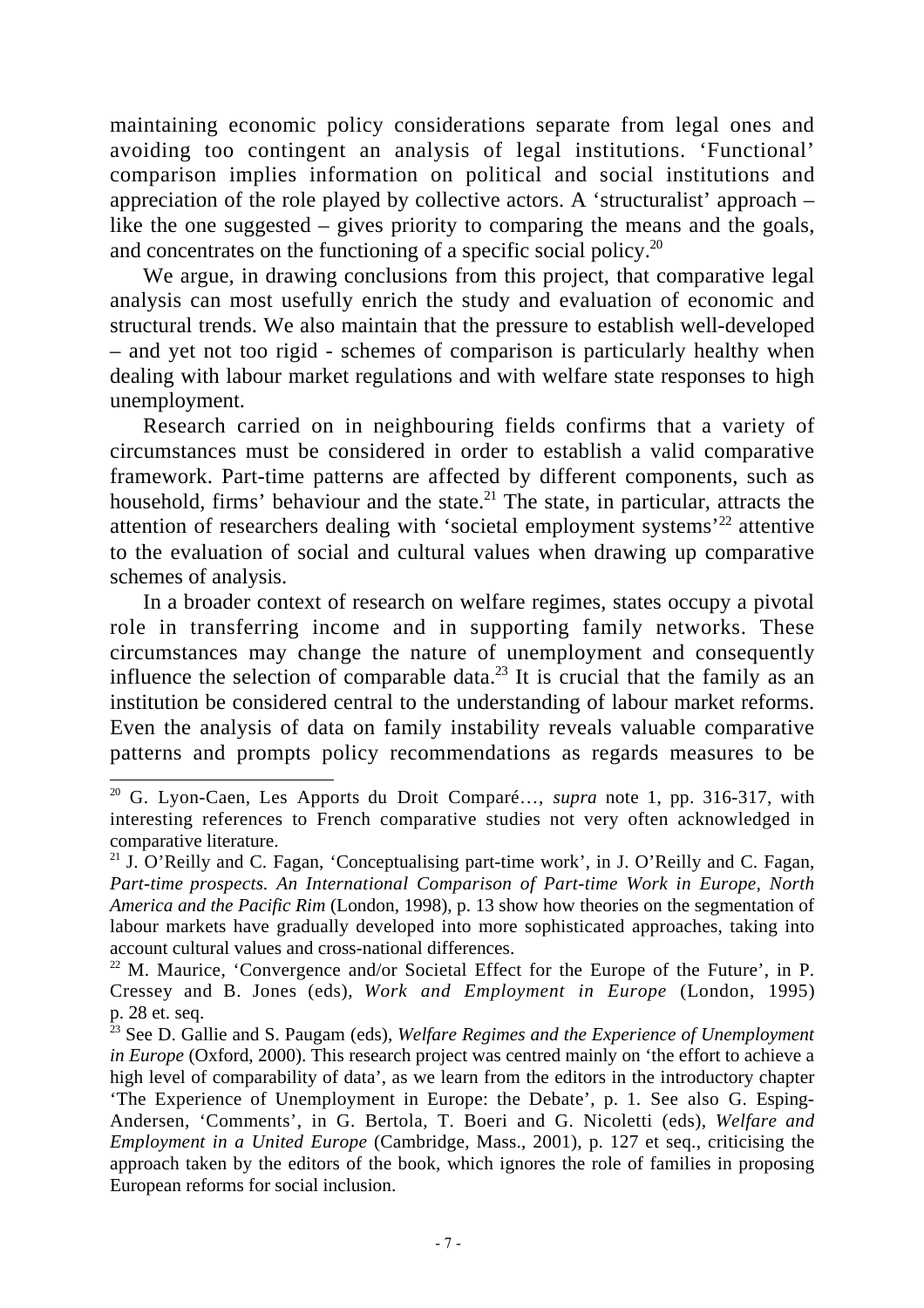addressed towards unemployed people. A social policy leading to 'defamilialization' or detachment from the family puts more weight on the state for the provision of services which are, otherwise, assigned to families.<sup>24</sup> The study of unemployed individuals in their household context, undergone in comparative terms<sup>25</sup>, is relevant too for understanding the features of unemployment, so different across European countries and so central for the comprehension of other labour market interventions.

Indirectly, results of such studies are very important for labour lawyers dealing with measures to create new employment. Family support may very well channel the choice of unemployed people towards non-standard forms of work and make that choice a more permanent one, especially when earnings are very low or non-continuous.

On a methodological note, comparative research undergone within disciplinary areas somehow related to labour law shows the emergence of diversities between countries and even within groups of countries held together by common geographic or historical traditions.<sup>26</sup> Different 'styles' of welfare state approaches facilitate the search for specific measures and help avoiding deregulation of the labour market as the only remedy against unemployment.<sup>27</sup>

This explains the urgency, underlined in this book, to enrich legal comparison with a whole variety of institutional variables and to pay attention to all actors involved in the complex redefinition of national competence, when promoting domestic legislation and complying with European law.

When we look at the European institutional context, we notice that analysis pursued by European institutions in reviewing national employment plans (art.128 TEC) or in assessing national economic policies (art. 99 TEC) appears inherently different from a comparative legal approach.Whereas the latter moves from the understanding of the ways in which legal and social institutions interact in a given system of norms, the former concentrates on objectives and results.

The rhetoric of the European institutions – monitoring, reviewing, evaluating, recommending – and the responses of Member States – drawing up programmes, showing compliance, proving efficiency and promising future improved accomplishment – enriche a political discourse which finds in the coordination of policies the ultimate goal. We want to ascertain, while drawing

<sup>24</sup> D. Gallie and S. Paugam, 'The Experience of Unemployment...' *ibidem*, p. 14 et. seq.

 $25$  I. Bison and G. Esping-Andersen, 'Unemployment, Welfare Regime, and Income Packaging', in D. Gallie and S. Paugam, *Welfare Regimes*..., *supra* note 23, p. 69 et seq. and pp. 84-85, where they deal with the issue of young unemployed receiving family support, as opposed to affording the costs of labour mobility.

<sup>26</sup> F. Maier, 'Institutional Regimes of Part-time Working', in G. Schmid (ed.), *Labor Market Institutions in Europe* (New York, 1994), p. 151 et. seq.

 $27$  Structural differences are highlighted by F. Scharpf, 'The European Social Model: Coping with the Challenges of Diversity', (2002) 40 *Journal of Common Market Studies* 645, at p. 651.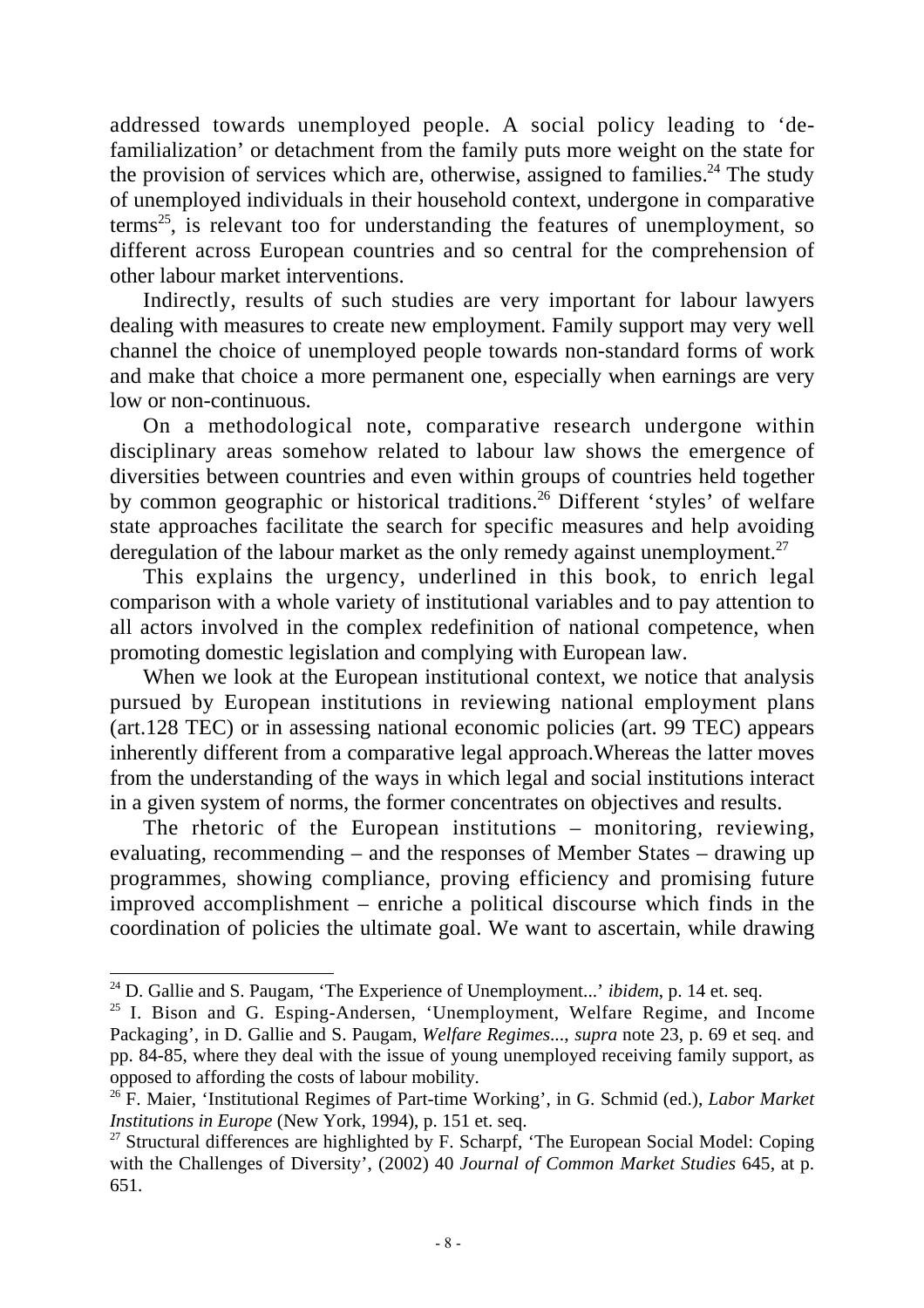conclusions from this project, whether this net of soft rules hides a hierarchy of values and whether the apparent circularity of information conceals instead an asymmetric decision-making system, whereby priorities are often set at the top, rather than being jointly co-ordinated.

To verify whether this element of the EES is not a negative outcome, but mirrors the search for a new arrangement of legal powers and competence within the EU social field, we need to explore further the potentials of OMC.

The above-mentioned political discourse is inextricably linked to a soft regulatory technique, which is gaining ground and spreading to other fields: social inclusion, pensions.<sup>28</sup> Even policies on immigration seem suitable for OMC and for the drawing up of  $NAPs$ ;<sup>29</sup> these policies should be strengthened by the now envisaged possibility to extend to third-country nationals the right to export their social security rights from one Member State to another when moving within the  $EU^{30}$ .

While OMC proves the willingness to go ahead in crucial matters, overcoming vetoes and inertia in decision-making, it may also lead to a new form of governance, ultimately transferring competence to the EU.<sup>31</sup> Notwithstanding possible future implications,  $32$  OMC constitutes at this stage of

 $28$  On the application of OMC to social protection and social inclusion, see Presidency Conclusions, Lisbon European Council, 23-24 March 2000, para. 32, and Presidency Conclusions, Nice European Council, 7-9 December 2000, para. 20; on the application of OMC to pensions, see Presidency Conclusions, Nice European Council, 7-9 December 2000, para. 23 and Presidency Conclusions, Stockholm European Council, 23-24 March 2001, para. 32. See also C. de la Porte and P. Pochet, *Building Social Europe through the Open Method of Co-ordination* (Brussels, 2002), and F. Scharpf, 'The European Social Model...', *supra* note 27, p. 655, interpreting the choice to expand OMC to pensions reforms as a spill-over from monetary union and an attempt to avoid imposition from ECOFIN and the Economic Policy Committee.

<sup>29</sup> *Communication from the Commission to the Council and the European Parliament on an Open Method of Coordination for the Community Immigration Policy*, Brussels 11.7.2001 COM (2001) 387 final.

 $30$  Under the Spanish Presidency in June 2002 a political agreement was reached to reform Regulation 1408/71, not only to revise its scope, but also to establish better co-ordination of the principles governing social security. See in general A. Numhauser-Henning, 'Freedom of Movement and Transfer of Social Security Rights', in *Labour Law Congress 2000, Reports,* VII European Regional Congress ISLLSS, Stockholm, September 2002, p. 177 et seq.

 $31$  See the arguments developed by D. Hodson and I. Maher, 'The Open Method as a New Mode of Governance: the Case of Soft Economic Policy Co-ordination', (2001) 39 *Journal of Common Market Studies* 719 and by H. Wallace, 'The Institutional Setting', in H. Wallace and W. Wallace (eds), *Policy-making in the European Union*, (4th edn, Oxford, 2000), p. 3 et seq.

 $32$  The Recommendation of Working Group V of the Convention (the working group on simplification), is that OMC should be considered 'as a soft instrument or method'. See CONV 375/1/02, REV 1, WGV 14, at p. 7. Another Recommendation of the same working group, at p. 10, is that 'an explicit text stating that all powers not conferred on the Union by the Treaty remain with the Member States should be inserted into a future Treaty'.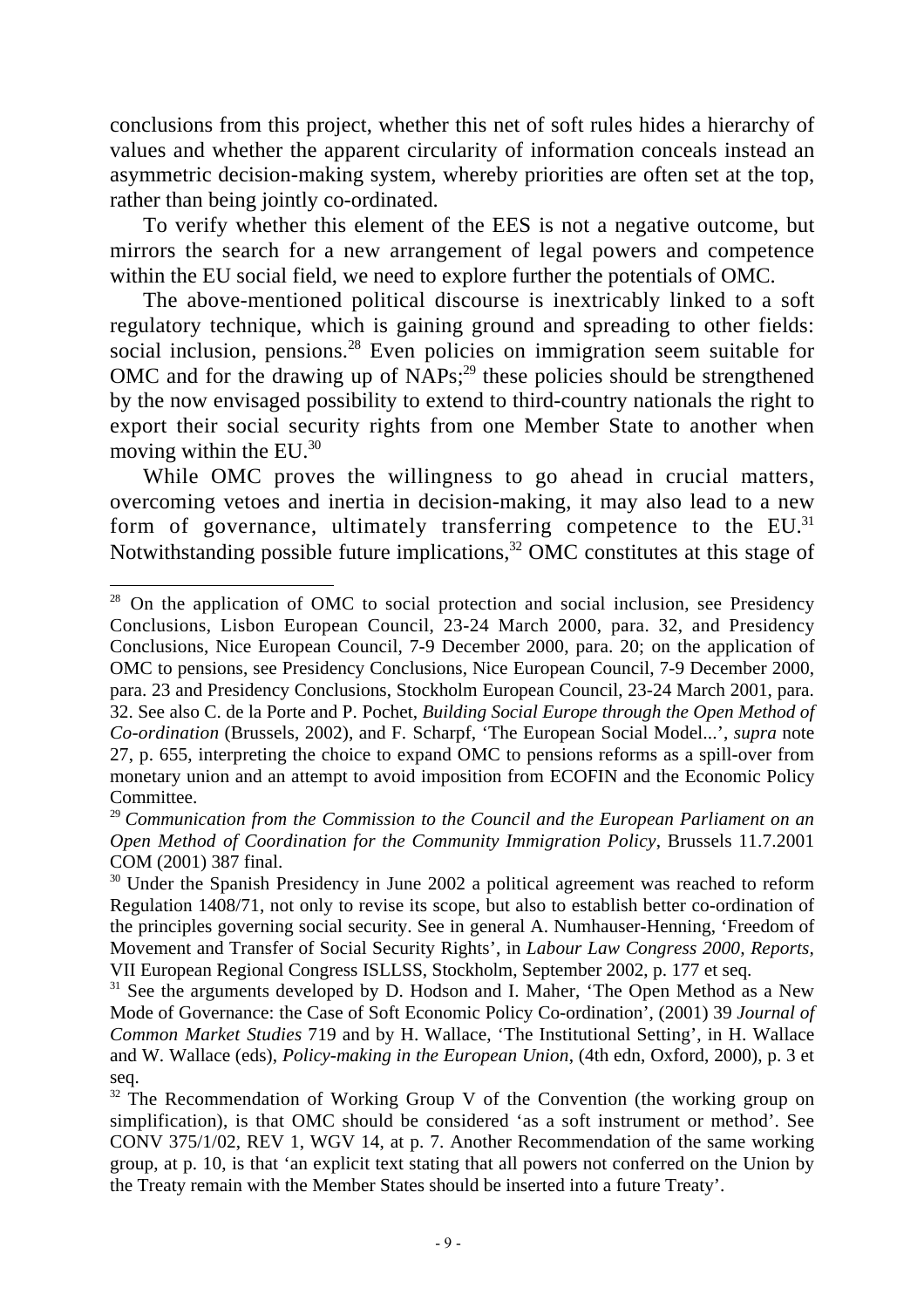European integration a sign of vitality and of innovation not to be underestimated. If we look at the agenda of possible institutional developments in the social field, we find that the accent has been put on relevant pragmatic results to be accomplished through OMC: by setting common objectives, the abstract – and by now weakened – notion of the 'European social model' is nourished with new energy coming from a much larger group of stakeholders.<sup>33</sup>

The acknowledgment of diversities in welfare state regimes, reflecting 'legitimate differences of social philosophies and normative aspirations'34, makes OMC the ultimate and only response for keeping at national level significant options on social policy reforms. On the other hand, legislative initiatives at national level may be constrained by financial limitations, be they the outcome of economic policy co-ordination at European level or the result of national budgetary laws. OMC - and employment policies in particular - may thus run the risk to be weakened in the implementation phase, because of the absence of supportive measures laid down at the centre, with the aim to bind national expenses to certain policy options.

The Commission is, in fact, auto-critically suggesting that consistency of employment strategies with other European processes should be better ensured. Furthermore, in simplifying employment guidelines attention should also be paid to ways of involving national parliaments in the preparation of NAPs, so that financial provisions can also be made.35 'Streamlining' is a new key word, indicating the Commission's intention to bring economic and employment 'cycles' as close as possible and to strengthen the medium-term implementation phases, rather than elaborate new guidelines.36

Within the framework of this rich and still uncovered institutional debate and pointing to the relevance of related labour law developments, this project locates one specific example – the regulation of part-time work – within OMC, drawing attention on the fact that the multidisciplinary environment in which all the actions spreading from such a technique take place may cause the dispersion of specific legal discourses. The risk may be that, instead of following a

j  $33$  F. Vandenbroucke, Belgian Minister of social affairs and pensions, who combines academic expertise (as Professor of Comparative Social Policy at KU Leuven) with political determination, has been very active on these matters. See in particular: *The EU and Social Protection: What Should the European Convention Propose?,* paper presented at the Max Planck Institute for the Study of Societies, Köln, 17 June 2002, p. 9 of the typescript and in general www.vandenbroucke.com. He has also been heard by Working Group XI 'Social Europe' of the European Convention in the Expert Hearing of 21 January 2003.

<sup>34</sup> F. Scharpf, 'The European Social Model...', *supra* note 27, p. 663.

<sup>&</sup>lt;sup>35</sup> Communication from the Commission to the Council, the European Parliament, the Economic and Social Committee and the Committee of the Regions, *The Future of the European Employment Strategy*. *A Strategy for full employment and better jobs for all*, Brussels 14.1.2003, COM (2003) 6 final.

<sup>&</sup>lt;sup>36</sup> Communication from the Commission on Streamlining the Annual Economic and Employment Policy Co-ordination Cycles, COM (2002) 487 final, 3.9.2002.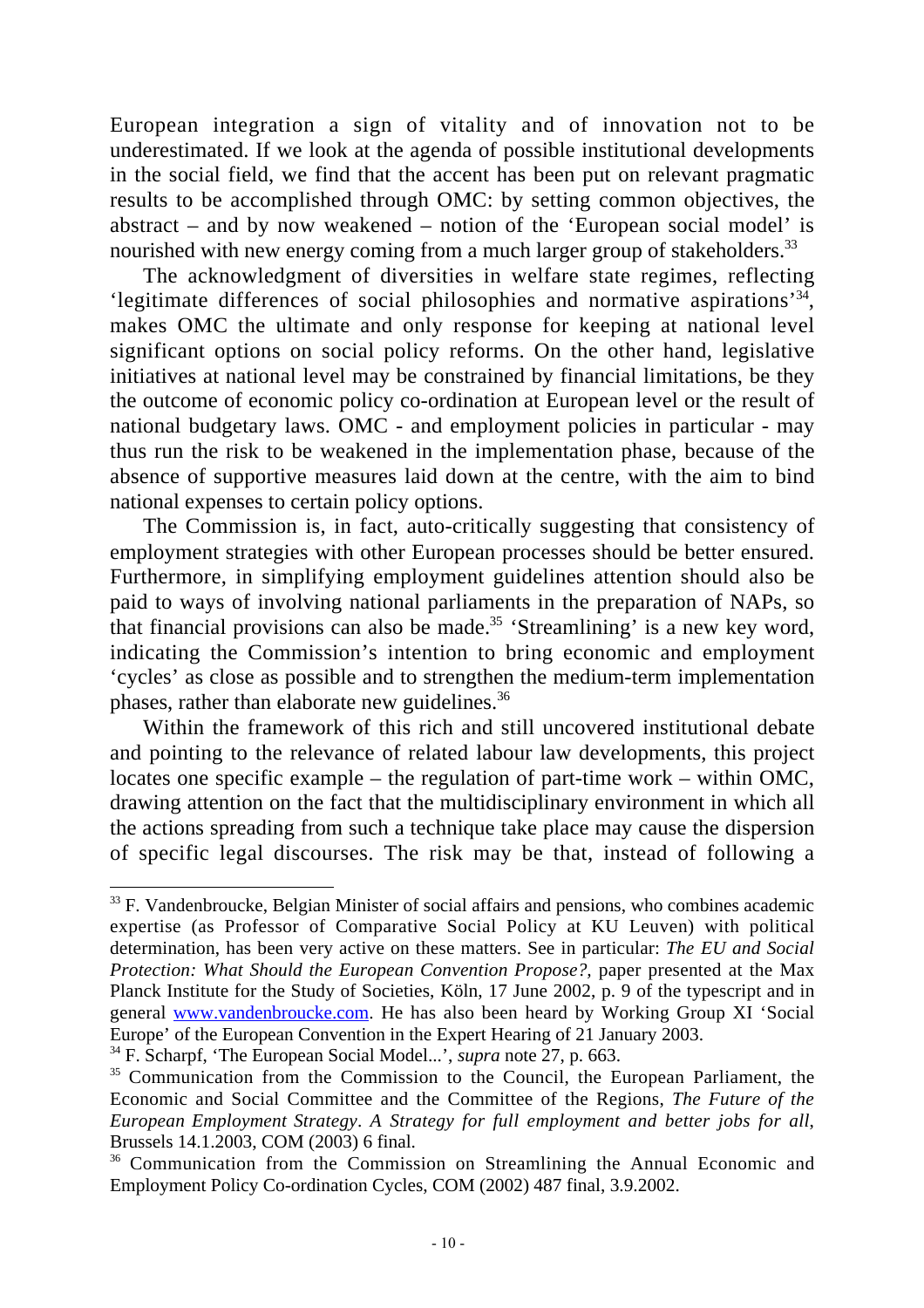coherent pattern of legal evolution, through reforms which build on previous and consolidated principles, legislatures are asked to adapt uncritically to supranational strategies and to do so via national legislation, ignoring national traditions and not acknowledging the role of domestic institutions.37

Measures to enhance sound money and sound finance, as well as moderation in wage setting, have often been required – and still are considered – as essential ingredients of national best performances. A combination of such measures, first a precondition for the adoption of a single currency, then a condition for enhancing stability within EMU, has been at the centre of legislative maneuvers originated by governments of very different political orientations.38 We claim that, by taking into specific account national peculiarities and different styles of legal regulation, an abstract European social model may be filled with incisive contents.

In circumstances of high unemployment, this soft invasion of national prerogatives, combined with the pressure to meet contingent deadlines, may create a situation of clash with national values and an interference in setting domestic economic and social priorities. When active employment policies are required to meet the percentages of increases in employment rates, following the indications coming from Council conclusions, it remains to be specified at national level that new jobs should not be created under deregulatory regimes and should not infringe fundamental rights. Setting up indicators on work quality – as happened in the 2002 employment guidelines<sup>39</sup> - has different implications from binding Member States to the respect of legal standards not to be waived and to be ranked at the top in a hierarchy of legal sources.<sup>40</sup>

We underline in our work the distinctive features of regulatory techniques which, in the current state of evolution of European and national labour law, frequently interact with one another. In our own analysis we envisage governance by guidelines as a technique which is not inconsistent with developing a labour law perspective fully respectful of national constitutional traditions. We also claim that the combination of both levels of legal intervention helps to reinforce the inclusion of a coherent system of rights in the new constitutional architecture of Europe.

<sup>37</sup> See Chapter by D. Ashiagbor in S. Sciarra, P. Davies, M. Freedland, *supra* Introductory Comment.

<sup>38</sup> D. Cameron, 'Unemployment, Job Creation and Economic and Monetary Union', in N. Bermeo (ed.), *Unemployment in the New Europe* (Cambridge, 2001), p. 7 et seq.

<sup>&</sup>lt;sup>39</sup> Council Decision 2002/177/EC of 18 February 2002 on guidelines for Member States' employment policies for the year 2002, OJ 2002 No. L60, 1 March 2002, p. 60. The increase in the number of indicators is emphasised by C. de la Porte, 'Digest' (2002) 12 *Journal of European Social Policy* 159.

<sup>40</sup> See Chapter by D. Ashiagbor in S. Sciarra, P. Davies, M. Freedland, *supra* Introductory Comment.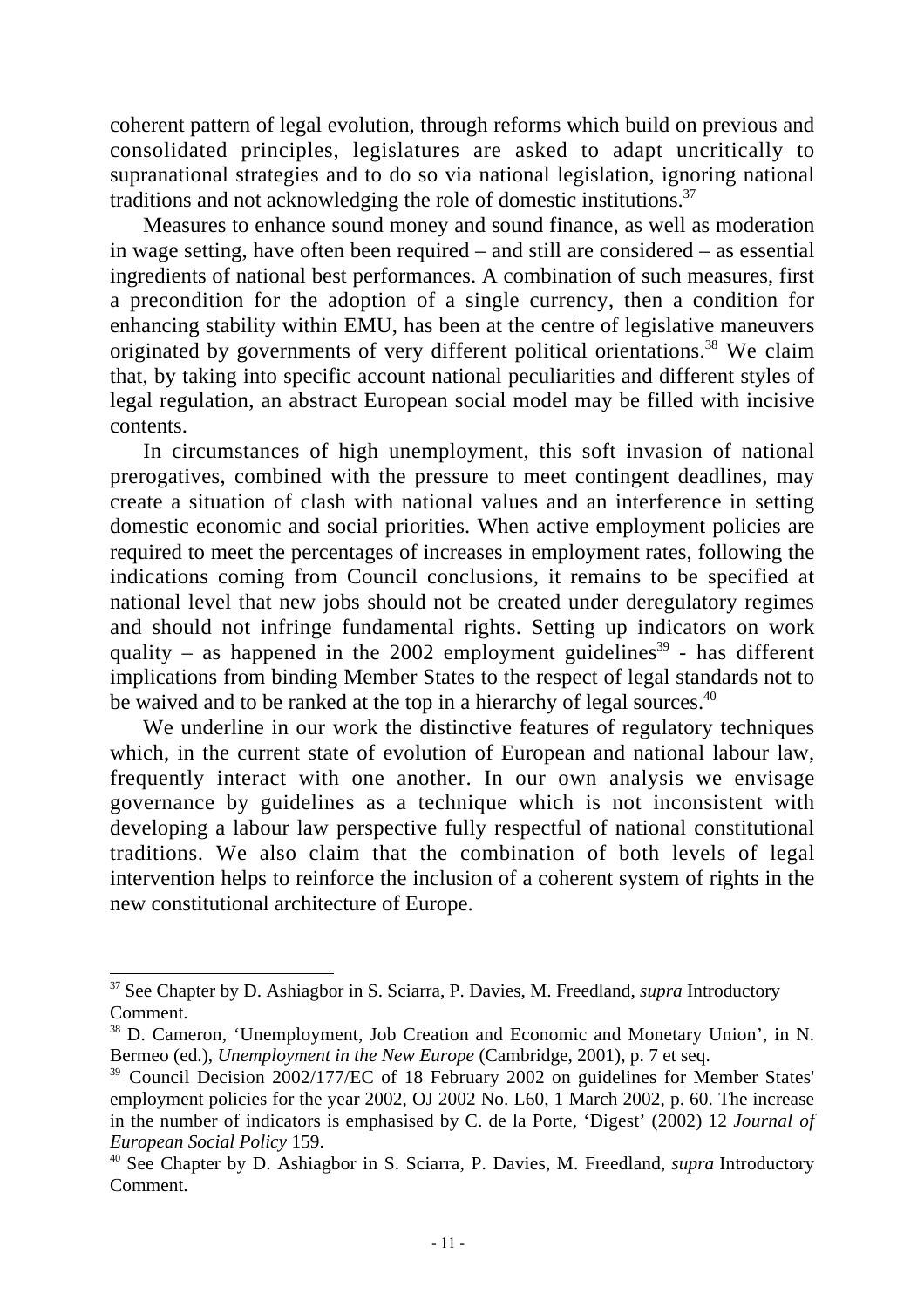This is the crucial intersection at which soft regulatory techniques meet a core of constitutional rights, some of which have been revisited and made even more visible through the Nice Charter of Fundamental Rights.<sup>41</sup> Through this wide angle of observation which has been kept throughout the present project – namely the close consideration of soft guidelines within a system of constitutional rights – we wish to support the evidence that even in future scenarios of law-making such a combination may become the emblem of modern supranational labour law.

# *2. Innovation and continuity in labour law: why a comparative analysis on part-time work, and how to structure legal comparison*

In the previous section we have argued in favour of adopting a comparative legal perspective when dealing with different regulatory techniques emerging from different European processes. In particular, a non-prejudiced observation of OMC from the angle of labour law and a clear understanding of its interconnections with macroeconomic policies is essential in reassessing national priorities, while pursuing supranational objectives.

With the intention to capture motivations behind national legislative choices and to understand whether they were or were not conditioned by European law and policies, a series of country studies, rather than a horizontal analysis of parttime regulation, is offered in the following chapters.

The selection of countries included in this project is a function of the opportunity we had to organize national studies reflecting a deep and wellstructured analysis of the legal systems concerned. However, we do suggest that a contingent choice developed into a particularly interesting gathering of diverse national approaches, each of them attentive to bringing forward peculiarities which also explain the option of the legislature.

An in-depth observation of national regulations on part-time work brings about a confirmation of the theoretical assumptions presented in the previous section. Comparative analysis confirms that convergent and divergent patterns of regulation are compatible with OMC and indeed add significant information to the overall assessment of regulatory techniques in the social field. After observing how complex and varied the gestation of legislation was in all the countries included in this study, we can argue that the recurring mention of parttime work in at least three pillars of the employment guidelines – with the exception of entrepreneurship – shows the attention OMC paid to existing models, rather than attempting to foster new ways of introducing flexibility.

<sup>&</sup>lt;sup>41</sup> OJ 2000 C 364/1, 18 December 2000. See M. Weiss, The Politics of the EU Charter of Fundamental Rights, in B. Hepple (ed.), *Social and Labour Rights*…, *supra* note 2, p. 73 et. seq.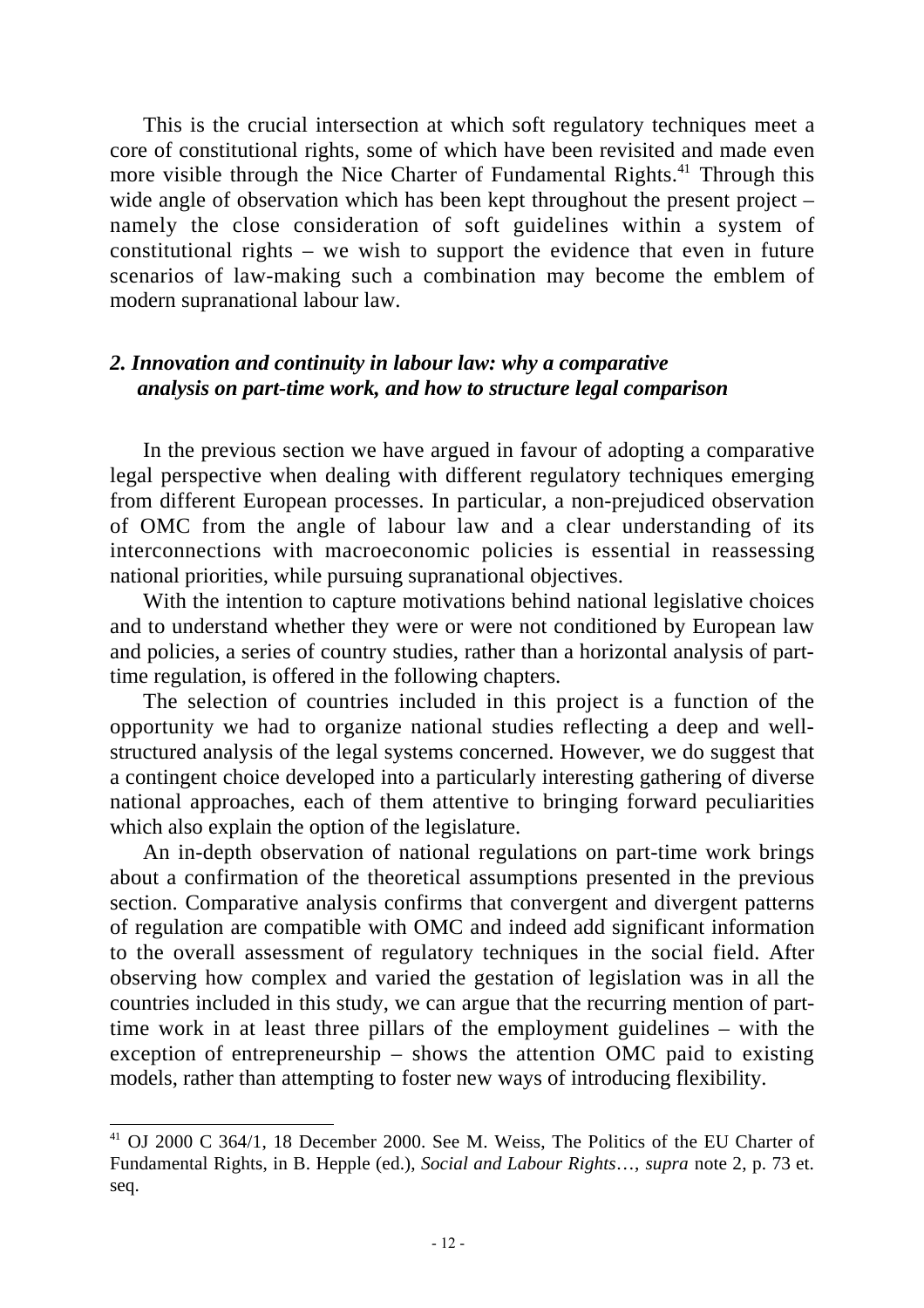For this reason part-time work is shown in the present project as an example of innovation and continuity in labour law. Innovation meant for most European legal systems coming to terms with the existence of new working time arrangements and new facets in contracts of employment. Continuity was pursued inasmuch as traditional labour law guarantees were adapted to new forms of work. Comparative research - we argue from the experience drawn from this study - facilitates the understanding of ongoing processes of transformation within labour markets and establishes a well-balanced point of view on future scenarios.

The chapter by Davies and Freedland provides a cross-country evaluation of national regulations and proposes interesting ways to interpret objectives, approaches and techniques, placing the comparative analysis at a crossroad of national and supranational legal initiatives. One of the suggestions is that, when looking at the historical evolution of the subject-matter in each national system, only a limited impact of EU regulation on part-time comes into view.<sup>42</sup> This finding deserves to be fully acknowledged and explained.

Part-time work stands at the intersection of European soft and hard law measures. It is dealt with in a Council Directive<sup>43</sup> originated and - what is most interesting to observe for the purposes of this project – implemented in the climate generated by the European employment strategy. Whereas the Directive in itself may prove not to be the right legal instrument for forcing national actors to create new jobs, it nevertheless provides an incentive to do so, establishing the principle of non-discrimination as a solid marker.<sup>44</sup> As much as the inclusion of this fundamental principle in the Directive constitutes a significant step forward in the recent evolution of European social law, it may remain the only aftermath of a reduced and narrower activity in law-making.

Labour law reforms may have a very different influence on employment policies, according to a more or less accentuated predisposition of governments to bring about significant changes in the reduction of unemployment and/or in the creation of new employment. Some reforms may prove easier to co-ordinate at a supranational level, some others less so, because of very resistant symbolic values counterbalancing the need to change and adapt to a new legal environment.

<sup>42</sup> See further section 3. See also ETUI, *Survey on the Implementation of the Part-time Work Directive/Agreement*, Report 73 co-ordinated by S. Clauwaert, Brussels 2002. The impact of the directive is deemed 'minor', with the possible exception of candidate countries, p.12.

<sup>&</sup>lt;sup>43</sup> Council Directive 97/81/EC of 15 December 1997 concerning the framework agreement on part-time work concluded by UNICE, CEEP and the ETUC, OJ 1998 No. L 14, 20 January 1998, p. 9.

<sup>&</sup>lt;sup>44</sup> Clause 4: Principle of non-discrimination 'In respect of employment conditions, part-time workers shall not be treated in a less favourable manner than comparable full-time workers solely because they work part time unless different treatment is justified on objective grounds.'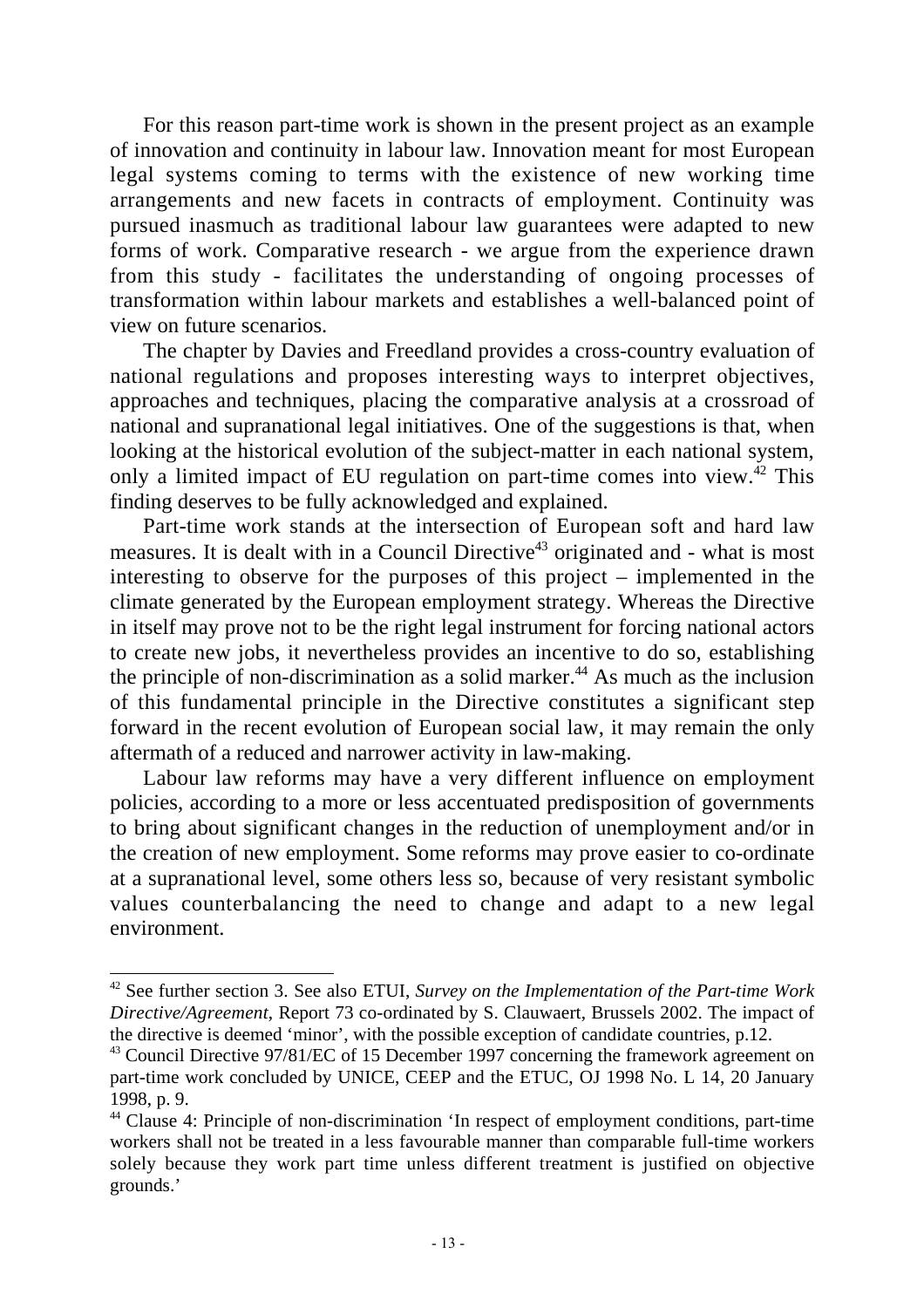Comparative research on reforms affecting European labour markets shows how 'selective changes that do not completely overturn the existing social contract' have prevailed when, from the mid-seventies onwards, deregulation of the labour market has been presented as the answer to high unemployment.<sup>45</sup> Differences across countries of the EU had as a consequence the fragmentation of social policy interventions and highlighted co-ordination as the only technique pointing to a way forward.<sup>46</sup>

We largely confirm such allegations, adding to them a more labour law focused analysis, albeit on one single example of possible reforms. Over the years, part-time work has been perceived by most observers and policy-makers as an indispensable device in the hands of national legislatures, in order to create new jobs and to respond to companies' demands for increased flexibility. We start from this assumption, fully aware of the fact that it cannot be passively embraced.<sup>47</sup> It is by trying to link it with the evaluation of European employment policies and by assessing the impact they have on national choices that we isolate, whenever possible, a distinctive feature of part-time regulations among the many other labour market reforms.

Country studies reveal that in some cases part-time regulation has been driven by a spontaneous process, such as the return of married women to the labour market.<sup>48</sup> It is noteworthy that those who described the early emergence of the 'Dutch miracle' also underlined the increase of part-time as a 'fortuitous' development, not planned by policy-makers, but happening in real life.<sup>49</sup> In Germany the increase of income for working mothers evolves almost exclusively from an increase in part-time work; in Spain the proportion of female part-timers increased of almost 6% in a decade; in the UK women

<sup>&</sup>lt;sup>45</sup> M. Samek Lodovici, 'The Dynamics of Labour Market Reform in European Countries', in G. Esping-Andersen and M. Regini (eds), *Why Deregulate Labour Markets?* (Oxford, 2000), p. 52 et seq.

<sup>46</sup> M. Samek Lodovici, 'The Dynamics...', *ibidem*, p. 54; see also D. Ashiagbor, 'EMU and the Shift in the European Labour Law Agenda: from "Social Policy" to "Employment Policy"', (2001) 7 *European Law Journal* 311 at p. 314.

 $47$  A detailed survey on the expansion of part-time work in recent years in the EU is in M. Smith, C. Fagan and J. Rubery, 'Where and Why is Part-time Work Growing in Europe?', in J. O'Reilly and C. Fagan, *Part-time prospects. An International Comparison of Part-time Work in Europe, North America and the Pacific Rim* (London, 1998), p. 35 et seq.

<sup>&</sup>lt;sup>48</sup> See further the Dutch country study. This phenomenon was observed in almost all OECD countries in the eighties, as reported by M. Smith, C. Fagan and J. Rubery, 'Where and Why...', *ibidem*, p. 35 et seq. See the country study by R. Eklund underlining how in Sweden too the increase of part-time jobs runs parallel to the rising number of women entering the labour market. It is to be noted that part-time work is often the only choice for such newentrants in active employment.

<sup>49</sup> J. Visser and A. Hemerijck, *'A Dutch Miracle'*. *Job Growth, Welfare Reform and Corporatism in the Netherlands* (Amsterdam, 1997).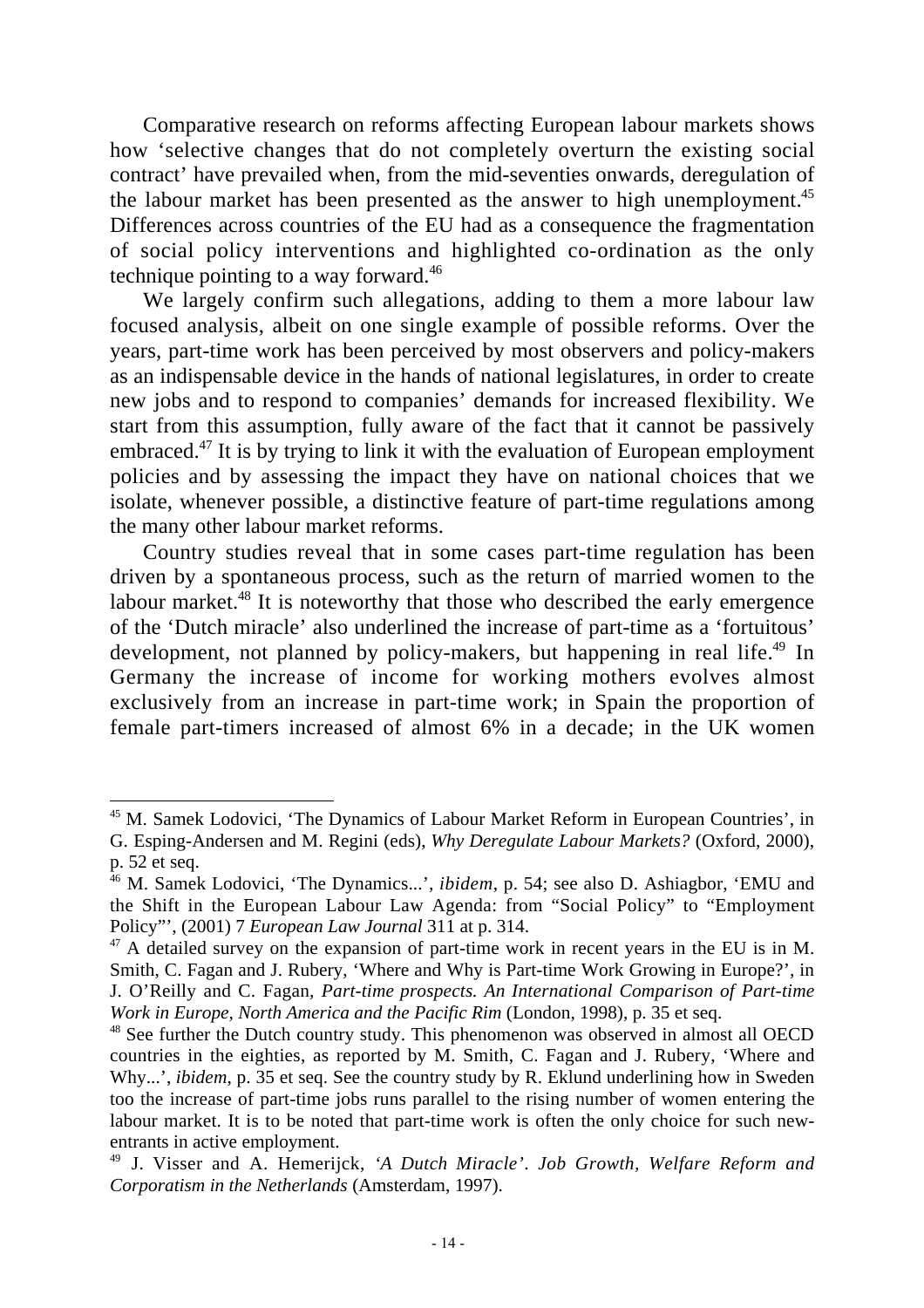constitute 81% of part-timers in line with a long-lasting gendered public policy option.50

It is also challenging to look at the results of comparative research on social exclusion and find that in the Dutch case the emphasis put on employment creation and active labour market policies also gave rise to a wider gap between the rich and the poor and to the creation of a visible dichotomy between insiders and outsiders.51 Furthermore, as the Dutch country study included in this project indicates, a part-time economy is not a 'paradise', essentially because company culture shows resistance to profound changes.<sup>52</sup> All other country studies confirm that, even when there has not been a clear deregulatory mark in labour law reforms, part-timers are very often confined to jobs with lower pay and more limited career perspectives.

This confirms that 'miraculous' solutions are often echoed by reformers who seek merely hypothetical alternatives, far away from what has been or can be achieved in a given legal system. Legal comparison can in such cases be easily 'misused', inasmuch as one single segment of an overall system of norms is extrapolated and offered as valid in itself, instead of being placed within a broader institutional context.<sup>53</sup>

The method followed in the country studies included in this project is predominantly legal. Figures on the expansion of part-time work are provided with no presumption to explain the complexity of statistical trends in this field, but simply to complement the evaluation of legal regulation and site it in a given social context. Neither we attempt to address part-time as 'a universal modification to the existing sexual division of labour<sup>'54</sup>, although in most country studies we see the results of this well-known phenomenon.

The focal point of the present project must be found in the evolution of legislation in the nineties. The indication, however, that country studies should refer back to the eighties and include information on developments in those years is justified by the fact that at that time most European labour law systems

<sup>&</sup>lt;sup>50</sup> See references in respective chapters.

<sup>51</sup> D. G. Mayes, Introduction, in D. Mayes, J. Berghman and R. Salais, *Social Exclusion and European Policy* (Cheltenham 2001), p. 14. M. Smith, C. Fagan and J. Rubery, 'Where and Why...', *supra* note 47, observe at p. 51 that 'the expansion of part-time work has not produced an even outcome across countries or sectors', although in most cases part-timers are concentrated in low-paid and low-status occupations.

 $52$  See further the Dutch country study.

 $53$  This has frequently been the case in Italy, under the pressure of the centre-right government. See further on the country study by A. Lo Faro, suggesting that only a 'negative' choice is offered to unemployed people, forcing them to accept part-time work, rather than making it compatible with other commitments.

<sup>&</sup>lt;sup>54</sup> C. Fagan and J. O' Reilly, 'Conceptualising Part-Time Work, The value of an integrated comparative perspective', in O'Reilly and Fagan, *Part-time Prospects*..., *supra* note 47, p. 1. This comparative research convincingly shows differences between countries and over the life cycles of women and men.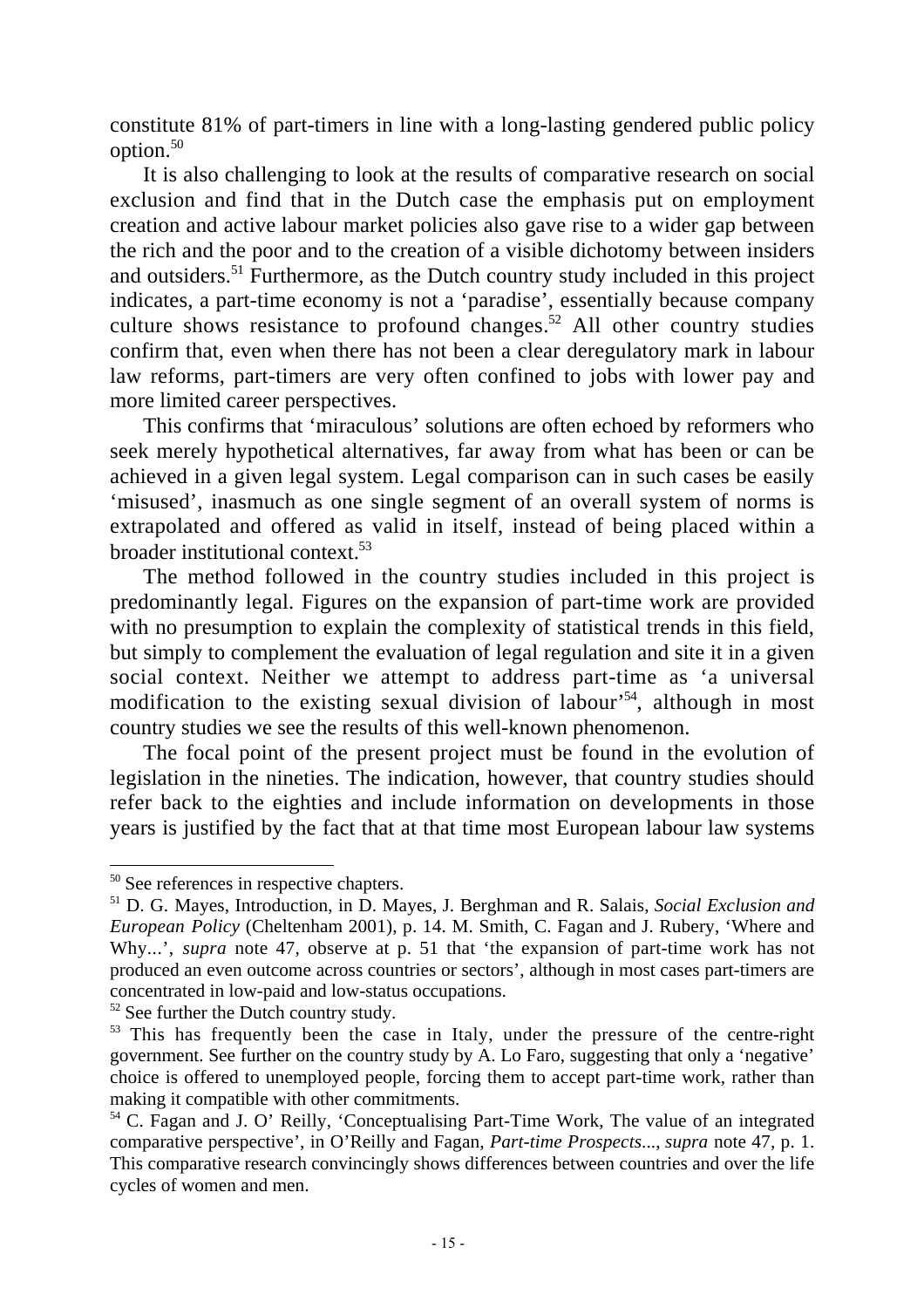had to come to terms with the non-legal notion of 'flexibility' and incorporate it in a legal discourse. Since all countries included in this project have a distinctive and very pertinent collective heritage, we tried to assess the role played by employers' associations and trade unions in collective bargaining or in negotiating legislation on part-time.<sup>55</sup>

In putting an emphasis on trade unions and collective bargaining we point to the ambivalence that such institutions may have towards the introduction of more flexible forms of work. In doing so, once more we run parallel to comparative research on labour market deregulation.<sup>56</sup> Trade unions, like families, are capable to mitigate the impact of reforms which seem to impoverish labour conditions by showing that if there is a loss, it is temporary and will, in the long run, be transformed in a gain. $57$ 

Current discussion on the expansion of OMC to sensitive areas of social policies encourages the recourse to comparative research in order to reveal further potentials of the employment strategies, linked to labour market and welfare states reforms. We claim that, for the furthering of these perspectives, part-time work is a meaningful example of how to foster reforms in social security<sup>58</sup> and to approach and favour the reconciliation of family and working life. $59$ 

Most outcomes of the present study can be read and evaluated in conjunction with recent policy indications offered by the Commission, reflecting upon the first five years of the EES. The Commission states its intention to establish a new 'focus on priorities' in order to confirm a valid and updated role for employment guidelines. It is indicative that flexibility, in terms of 'availability of different contractual or working time arrangements', while still appearing among the measures to be pursued, is now more strictly associated with 'transitions between different forms of work', as well as with access to training and to better health and safety conditions.<sup>60</sup>

These new policy indications open up a space for a wider interpretation of part-time regulation and of its role among other 'flexible' forms of work. Future employment guidelines seem to disentangle this important component of labour law reforms from the urgency to create new jobs. The emphasis is now – even more than before – on adaptability and on measures which can corroborate the

<sup>&</sup>lt;sup>55</sup> The 'Alliance for Work' started in Germany at the end of the nineties is an example of concerted action among trade unions, employers' associations and government. The dynamic role played by the social partners is underlined also in the Spanish and Italian country studies. <sup>56</sup> G. Esping-Andersen and M. Regini, *Why Deregulate*..., *supra* note 45.

<sup>&</sup>lt;sup>57</sup> G. Esping-Andersen and M. Regini, 'Introduction', in G. Esping-Andersen and M. Regini, *Why Deregulate*..., *ibidem*, pp. 5-6.

<sup>&</sup>lt;sup>58</sup> See in particular the country study on Germany by M. Fuchs.

<sup>&</sup>lt;sup>59</sup> France and Germany offer good examples of part-time regulations going in such a direction.

<sup>60</sup> Communication from the Commission, *The future of the European Employment Strategy*…, *supra* note 35, p. 14.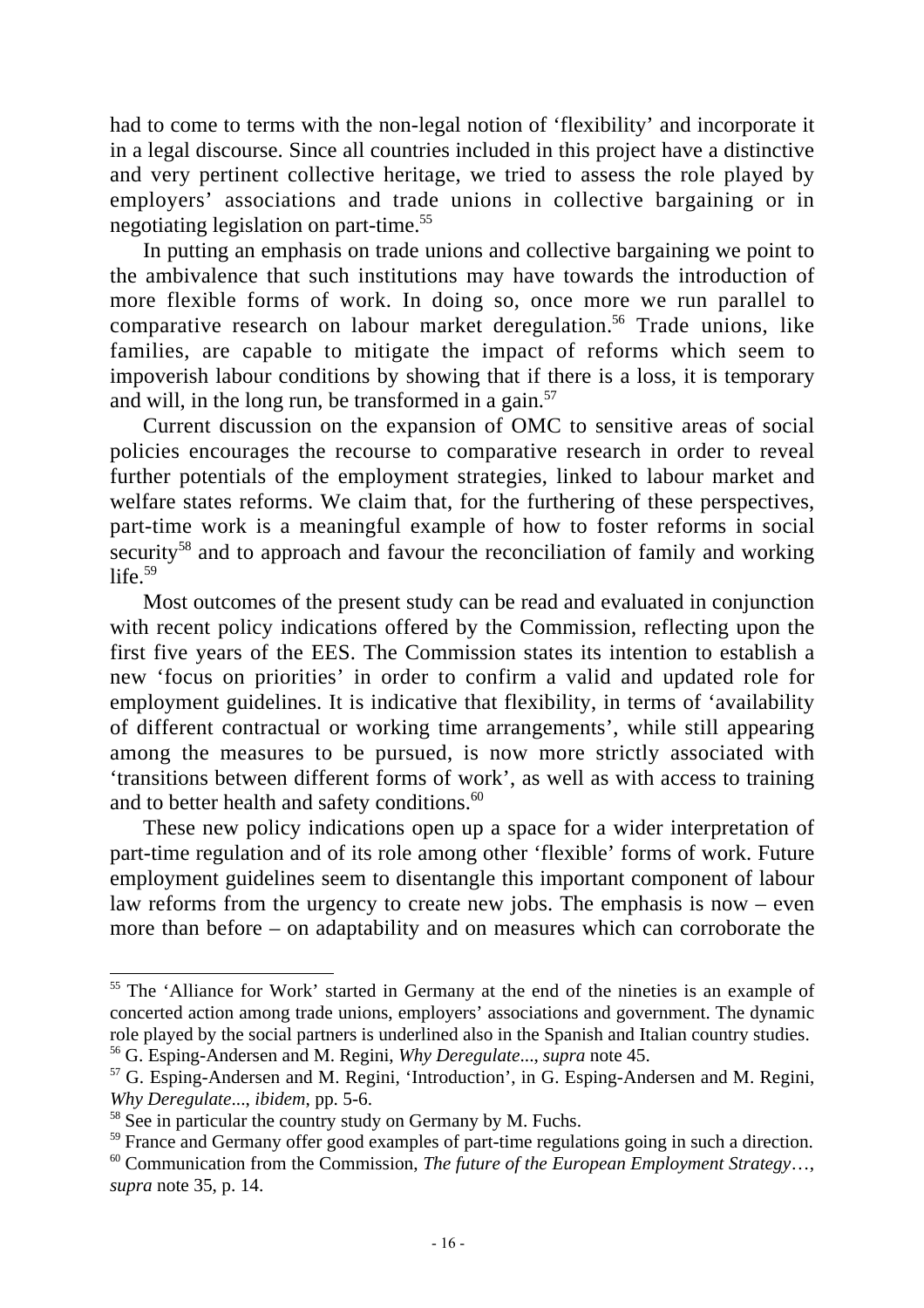individual employee's choice to seek specific support for his or her working life in a long-term perspective. The Commission seems aware of this trend and indicates health and safety as well as training among the elective fields of action in order to pursue a 'balance between flexibility and security'.<sup>61</sup>

Labour law would be at its best if future employment policies were to indicate stronger connections with such core areas of individual rights and if they were to find mechanisms to better enforce such rights. The intersection between soft and hard law measures could once more delineate a challenge to be met by national legal systems within a range of binding principles. Comparative labour law too would continue to be a useful resource, since it would draw attention on the evaluation of concrete results and to the role of national institutions in fostering convergence towards European targets.

In Chapter Two Davies and Freedland suggest, within a comparative scheme of analysis, that 'reflexiveness' of national legislation on part-time work, both into the Part-Time Work Directive and the EU Employment Strategy, is one of the most interesting outcomes of our study. This metaphorical image confirms that there is a good degree of communication  $-$  as in a game of reflecting mirrors – between national and supranational systems of law and that decisionmaking shapes itself in a circular rather than vertical form. This is mainly due to the European 'soft law' context in which most exchanges take place, as it will be further argued below. $62$ 

Reflexive exchanges of this kind lead us to a discovery which is also a confirmation of one of our working premises. The word 'atypical' – applied to non-standard forms of work and to part-time among those – can safely be deleted from the dictionary of contemporary labour law. Such an expression also proves to be wrong when looked at through the lens of comparative labour law: the dominant current feature of part-time work is now to be found in its normality. This is not to say that research for enhancing better legal mechanisms to entitle non-standard workers to specific rights should stop. The analysis of the Part-Time Work Directive indicates that existing European law could be further clarified in its scope, in line with the expanding role played by European antidiscrimination law and in connection with simplified – and therefore more focused – employment guidelines.

-

<sup>61</sup> Communication from the Commission, *Taking Stock of Five Years*…, *supra* note 15, p. 14.

 $62$  See section 4.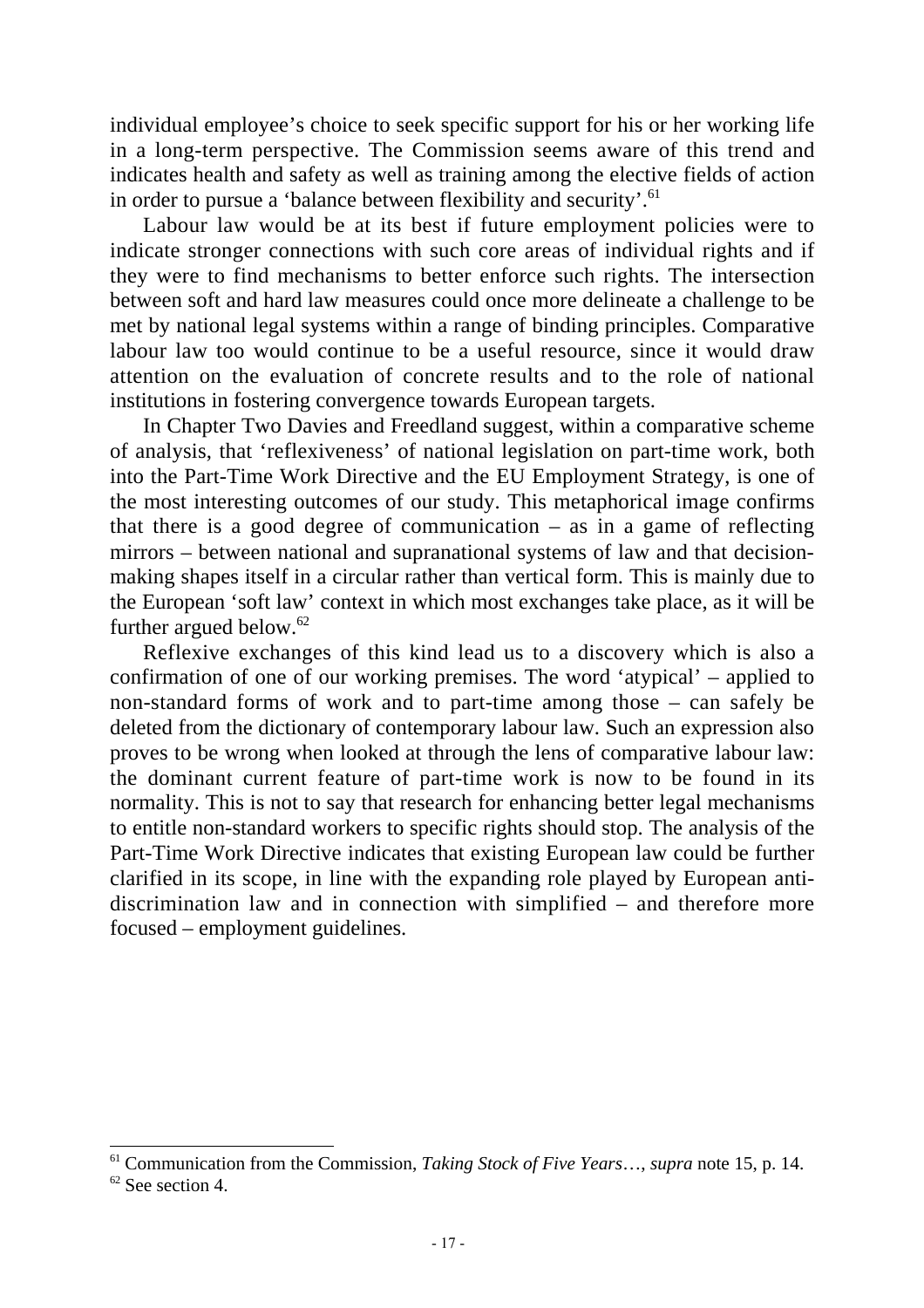# *3. A brief history of the Directive on part-time work*

The Directive on part-time work<sup>63</sup> has its own interesting – and at times revealing – background. To propose a short historical *excursus* of the various phases undergone by such a piece of legislation may serve a double purpose.

In the first place, the history of the Directive may better clarify the novelty of the most recent approach embraced by the Commission in dealing with employment relationships different from permanent contracts. Three contentious proposals were put forward in 1990, as part of the action programme following the 1989 Charter of Fundamental Social Rights.<sup>64</sup> When looked at from a distance, this ambitious and only partially successful attempt proves how complex it is bringing different categories of non-standard workers under a unitary set of legal measures.<sup>65</sup> The Part-Time Work Directive marks a new start in dealing with only one category of such workers and in doing so by providing the guarantee of minimum standards.

In the second place, going through the various phases of negotiation preceding the adoption of the Directive, one can appreciate the links established with the contemporary and challenging debate on supranational and national employment policies. Whereas the latter are mainly dealt with through sophisticated soft law mechanisms, new emerging patterns of European social law are built around weighty fundamental rights. The principle of nondiscrimination becomes the cornerstone of a new phase in European social policies.

The first phase of consultation launched by the Commission in 1995<sup>66</sup> could not hide some initial uncertainties as to the aims and purposes of the initiative. Commissioner Flynn ambiguously moved from the urgency to provide 'flexitime and safety for workers' – particularly part-time and temporary workers – to

-

 $63$  Council Directive 97/81/EC of 15 December 1997 concerning the Framework Agreement on part-time work concluded by UNICE, CEEP and the ETUC.

 $64$  COM (90) 228 final, OJ 1990 No. C224, 8 September 1990. Only the third proposal succeeded (in amended form: COM (90) 533 final, OJ 1990 No. C305, 5 December 1990). See Council Directive 91/383/EEC of 25 June 1991 supplementing the measures to encourage improvements in the safety and health at work of workers with a fixed-duration employment relationship or a temporary employment relationship, OJ 1991 No. L206, 29 July 1991, p.19. See R. Eklund, 'The Chewing-Gum Directive' – part-time work in the European Community, *Särtryck ur Festskrift till Hans Stark*, (2001) for a useful discussion on the early debate in the eighties with regard to proposals for part-time directives and for a characteristic Swedish perspective.

<sup>&</sup>lt;sup>65</sup> See M. Jeffrey, 'Not really going to work? Of the directive on part-time work, 'atypical work' and attempts to regulate it' (1998) 27 *Industrial Law Journal* 193 and 'The Commission's proposals on "atypical work": back to the drawing-board... again' (1995) 24 *Industrial Law Journal* 296; and Council Directive 91/383/EEC, *ibidem*.

 $66$  Consultation was conducted under art. 3 (2) of what was then the Agreement on social policy annexed to the Social Protocol.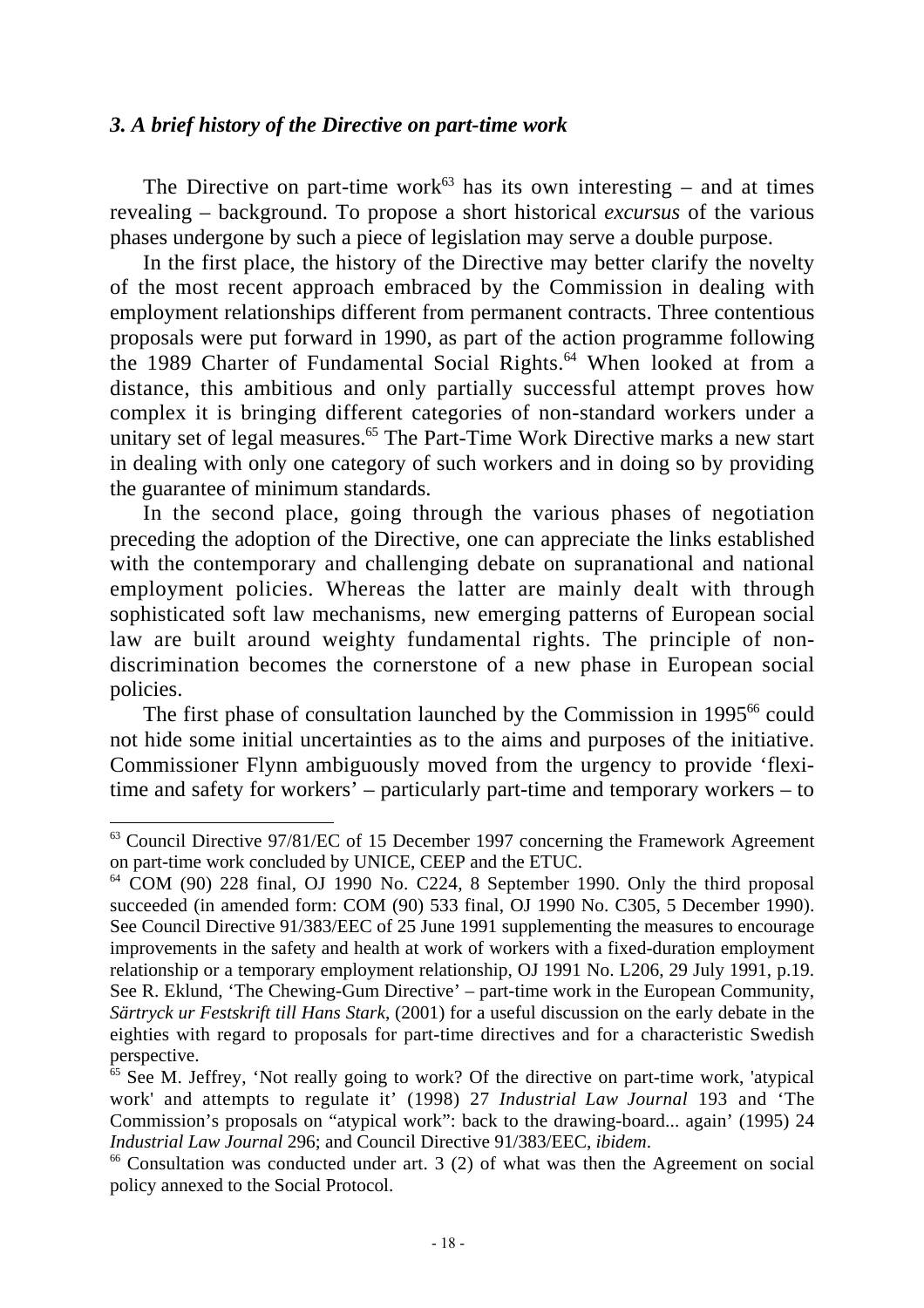the intention to 'do everything possible to encourage the creation of jobs'.<sup>67</sup> Whereas the former objective somehow reflected the limits of the legal basis in the regime prompted by the Single European Act – qualified majority voting limited to legislation related to workers' health and safety – the latter looks ahead towards new and broader objectives, attempting to find plausible solutions to increased unemployment.

In the attempt to set the Part-Time Directive within a broader institutional framework, two subsequent important events must be recalled.

The Council held at Essen<sup>68</sup> addressed the need to promote employment and equal opportunities, while increasing flexibility in the organization of work. The Essen criteria were later recognised as a landmark in the history of European employment strategies, inasmuch as they offered a complete formula to enhance the effectiveness of labour market policies, while taking into account the special needs of groups hard-hit by unemployment.

Furthermore, Title VIII on Employment was included in the Amsterdam Treaty. From then onwards the engine of the 'coordinated strategy' (art. 125 TEC) started and slowly developed into what can now be described as a virtual circle. Council's guidelines have, ever since, been issued each year to Member States; they have been followed by National Action Plans (NAPs), annually monitored in a joint report issued by the Council and the Commission (arts. 126- 128).69 The objective of 'a high level of employment' (art. 2 TEU and art. 2 TEC) thus started to be formally pursued by European institutions and Member States.

One of the comparative outcomes we underline is that there is a sense of ambiguity in interpreting national responses to the Employment Guidelines as compliance with European soft law. The scene is further complicated by the fact that national law transposing the Part-Time Directive may or may not be considered in compliance with the soft law mechanisms brought about by the OMC from the Lisbon Council onwards.

If we go back to the beginning of 1997, during a fourth session of negotiations between the Commission and the social partners, we discover that the latter still had divergent approaches to part-time. Whereas UNICE seemed worried to sign a second framework agreement, so different from the one on parental leave<sup>70</sup>, because it captured 'the very logic of regulating the labour

 $67$  Agence Europe 27.9.95.

<sup>68</sup> *Supra* note 3.

<sup>69</sup> See Chapter by D. Ashiagbor in S. Sciarra, P. Davies, M. Freedland, *supra* Introductory Comment, for an analysis of the legal status of NAPs and the role of part-time legislation within the Employment Strategy.

 $70$  Council Directive 96/34/EC of 3 June 1996 on the framework agreement on parental leave concluded by UNICE, CEEP and the ETUC, OJ 1996 No. L145, 19 June 1996, p. 4. This was the first Directive incorporating a framework agreement, under the procedures set in the Protocol on social policy, annexed to the Maastricht Treaty.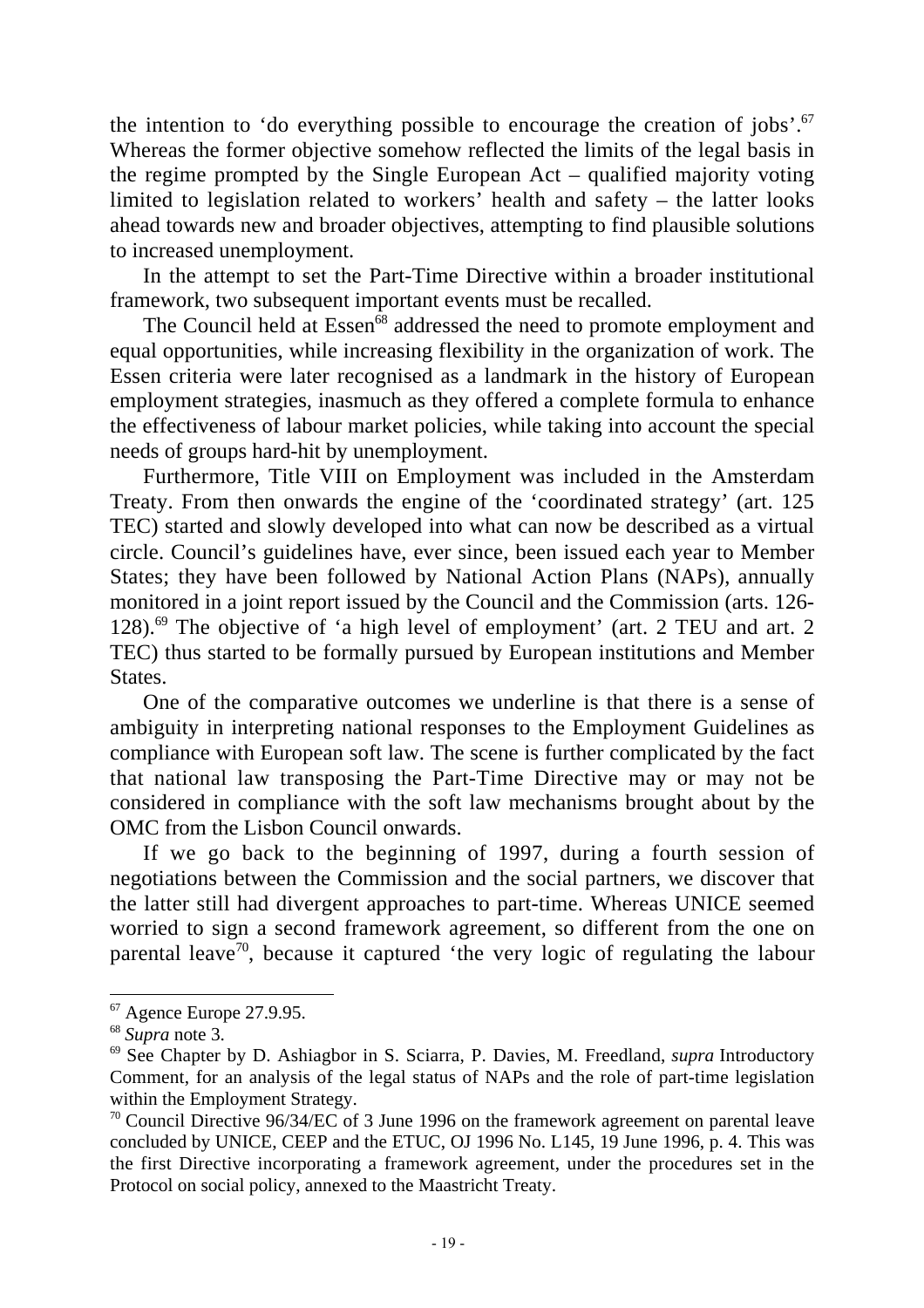market', ETUC pushed for further improvement of social protection, in order to make part-time jobs more attractive. $71$ 

Only at the end of 1997, soon after an extraordinary summit on employment held at Luxembourg<sup>72</sup> in which agreement was reached on the enforcement of the Essen criteria, the prospect for the Directive became clearer. The extraordinary reasons behind such a Council meeting were due to the urgency to adopt measures to combat unemployment and to do so even before the formal ratification of the Amsterdam Treaty. It is not hard to imagine that a lot of emphasis would be put on part-time legislation, in accordance with a widely shared impulse to encourage flexibility in employment relationships.

Commissioner Flynn still had to insist, at the request of the President of the Council, that the principle of non-discrimination between part-time and full-time work be inserted in the agreement reached by the social partners in June 1997, so that it could be included with no modifications in the Directive. Having overcome this last and by no mean secondary difficulty, the Directive saw the light of day in December 1997.<sup>73</sup> The time given to Member States to comply with its requirements – by January 2000 – also happened to be a most formative time for the consolidation of good practices in employment policies at national level. It was also the time in which the two different effects saught by the Directive, namely the enforcement of a 'minimum set of fundamental rights' and the introduction of flexible ways to organise work<sup>74</sup>, were meant to blend together in a new mixture of regulatory techniques.

The Framework Agreement signed by the social partners, then annexed to the Directive, captures this double necessity to 'contribute' to the European strategy on employment and to combat discrimination against part-time workers. The Agreement assimilates the idea that there is a positive connection between the increase of jobs and the introduction of non- standard forms of employment, so much so that the signatories to it announce that they will be dealing in the future 'with other forms of flexible work'. More specifically, the Directive refers to the Essen European Council and to the 'view to increase the

 $71$  Agence Europe 24.1.1997.

<sup>&</sup>lt;sup>72</sup> Held on November 20-21 1997. See Presidency Conclusions, Extraordinary European Council Meeting on Employment, Luxembourg, 20-21 November 1997, Bull. EU 11-1997, at 7-13 for the approval of a set of employment guidelines for 1998. Comments on the overall significance of decisions adopted in this Council meeting are in D. Cameron, 'Unemployment...', *supra* note 38, especially at pp. 44-47.

 $73$  Recital n. 23 of the Preamble to the Directive contains a reference to the Community Charter of fundamental social rights of workers and to the broad principle of nondiscrimination based on sex, colour, race, opinion and creed. The Directive only deals with the principle of non-discrimination between part-time and full-time workers. See a critical remark on this missed opportunity in M. Bell, *Anti-discrimination Law and the European Union* (Oxford, 2002), p. 97.

 $74$  This is the language used by the Commission in its explanatory memorandum to the parttime work directive, COM (1997) 392, Brussels, 23 July 1997.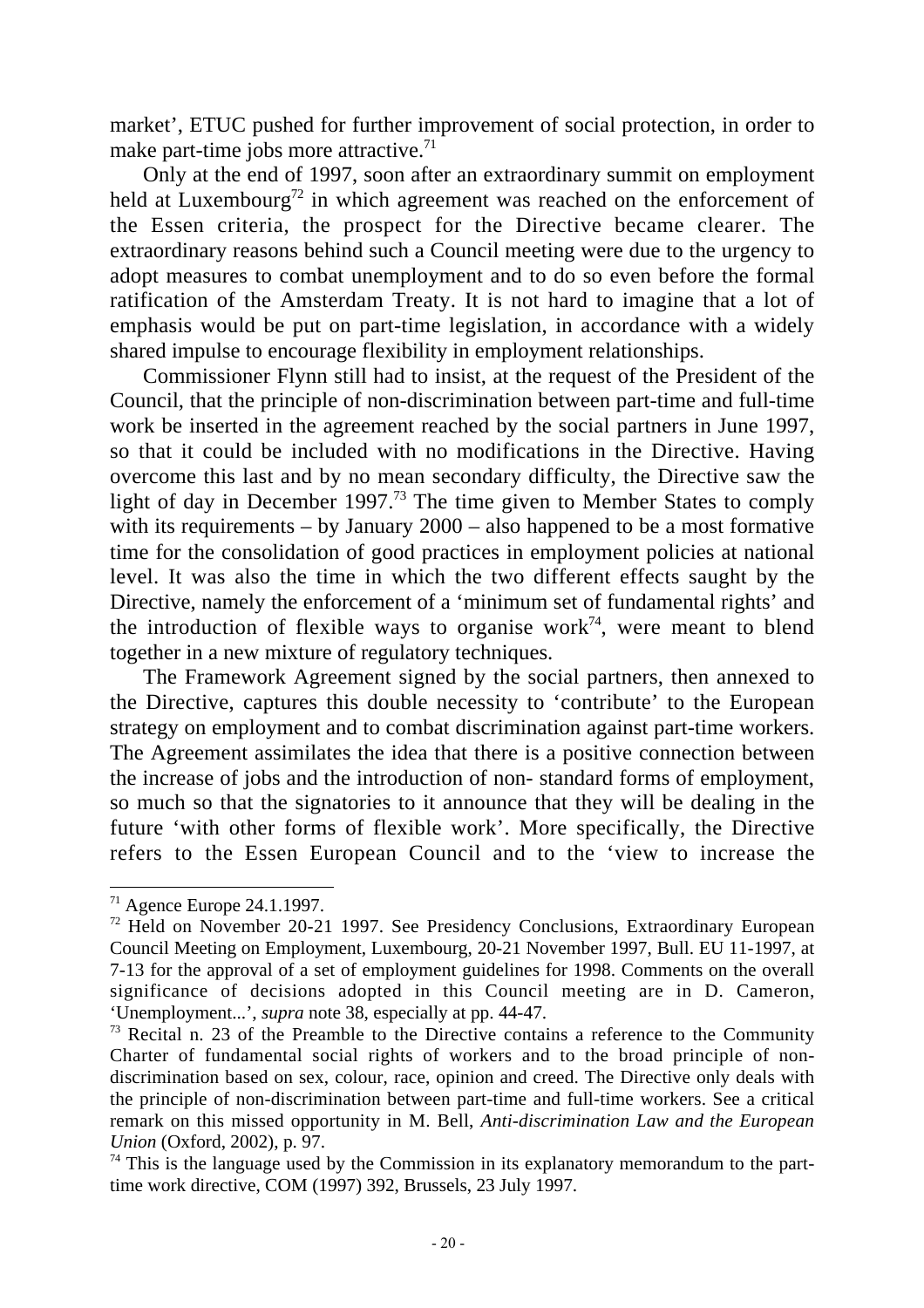employment-intensiveness of growth, in particular by a more flexible organization of work'.75

These well-clarified objectives are the prelude to a body of norms characterised by a minimalist approach. The possibility to exclude casual workers from the scope of the Directive is left open to Member States, after consulting the social partners. The notion of a comparable full-time worker is introduced as a mean for the definition of a part-timer.<sup>76</sup> The principle of nondiscrimination is laid down in its simplicity and yet in its very powerful implications, namely the ban of a less favourable treatment, unless justified on objective grounds, and the recourse, whenever possible, to the principle of *pro rata temporis*.

The principle of non-discrimination becomes, in this way, a justiciable right, when read in conjunction with the notion of a comparable full-time worker within the same establishment or, when such a worker does not exist, with reference to collective agreements or other national legal sources. These are both traditional points of reference in national legislative traditions, when it comes to indicating the space within which individual rights are generated and protected. The presence of such criteria in the Directive is by non mean to be underevaluated, because they aim at assimilating all forms of work under the same regulatory framework, thus intending to overcome the notion of atypical work.<sup>77</sup>

Other clauses of the Agreement, namely the progressive elimination of discriminatory requirements for access to particular conditions of employment and of other obstacles limiting opportunities for part-time work, are of more dubious interpretation, as far as the guarantee of individual rights is concerned.78 Such clauses should put an obligation on Member States to act for the removal

<sup>&</sup>lt;sup>75</sup> Recital n. 5 of the Preamble. More generally see S. Deakin and H. Reed, The Contested Meaning of Labour Market Flexibility: Economic Theory and the Discourse of European Integration, in J. Shaw (ed), *Social Law and Policy in an Evolving European Union* (Oxford 2000), pp. 74-75.

 $76$  Similar descriptions of a part-time worker and comparable full-time worker are in art. 1 of the ILO Part-time Work Convention C175, adopted on 24 June 1994. To date, this Convention has been ratified by 9 countries: Cyprus, Finland, Guyana, Italy, Luxembourg, Mauritius, the Netherlands, Slovenia and Sweden (source: www.ilo.org). See also ILO Part-Time Work Recommendation R182, adopted on 24 June 1994, art. 2.

 $77$  This is suggested throughout the Dutch country study.

<sup>78</sup> The 1994 ILO Convention, *supra* note 76, indicates in detail measures to be taken 'to ensure that part-time workers receive the same protection as that accorded to comparable fulltime workers' (art. 4 et seq.). It is also specified in art. 7 which 'equivalent' conditions must be guaranteed to part-timers, namely maternity protection, termination of employment, paid annual leave and paid public holidays, and sick leave. Criticism was raised by the European Parliament to the Commission, because the Directive incorporating the agreement did not include questions – such as social security – dealt with in the ILO Convention. See reference to this exchange of views in ETUI, *Survey on the implementation of the part-time work directive/agreement in the EU Member States and selected applicant countries*, Report 73, Brussels 2002, p. 6.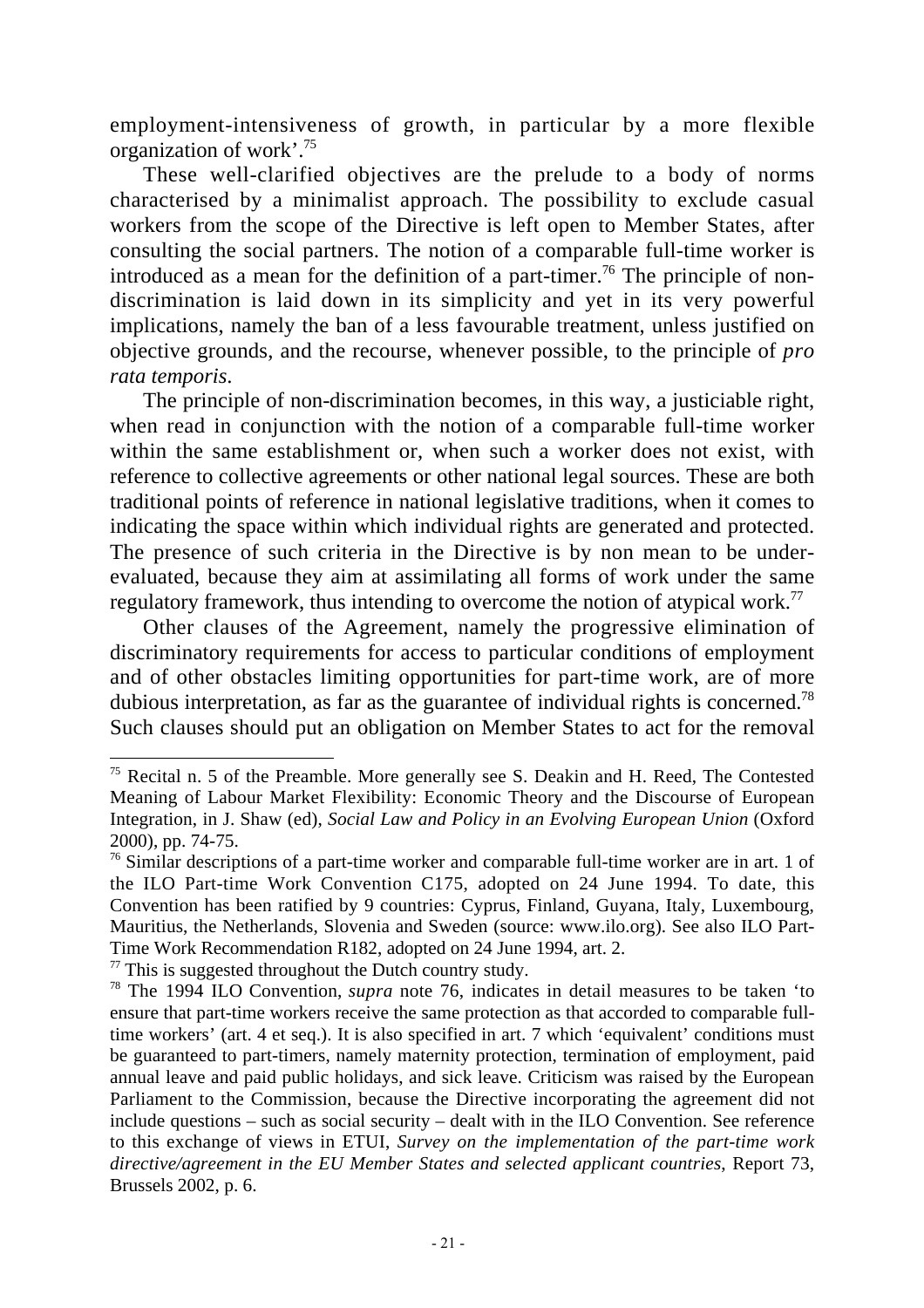of discriminatory laws and practices, both on their own initiative, in order to comply with European law, and following individual complaints. However, there remains a gray area between the enforcement of non-discrimination principles and the right to have access to part-time jobs, as a way of enforcing employment policies free of discriminatory practices.<sup>79</sup>

In order to ban these practices, clause 5 (a) and (b) indicates that Member States and the social partners, in their respective sphere of competence, should 'identify and review' obstacles which are likely to limit opportunities for parttimers. The non-binding nature of this command creates uncertainties as regards a clear definition of a right to access to employment free of discrimination.<sup>80</sup>

This is a clear example of the interesting but still unclear combination of regulatory techniques brought about by the Directive in question. Its hard law principles are inextricably encapsulated in the soft law environment of employment policies and of wider European policies surrounding them. It is on the latter that the next section will concentrate.

# *4. Labour market regulations in the European context. A soft law environment*

j

In order to be even further aware of the potentialities intrinsic to the European employment strategy, it is useful to relate them to a series of recent documents which endeavor the creation of a soft law environment. It can be maintained that such an environment facilitates the spread of good practices and creates the preconditions for mutual monitoring across Member States and for reviewing mechanisms to be further improved from the centre to the periphery.

The theoretical assumption is that employment policies, as they have developed in recent years in the EU are a successful example of 'integration through co-ordination'.81 Increased flexibility of the labour market is one of the expected outcomes of such a dynamic strategy, inasmuch as it fosters the creation of new jobs.

Co-ordination is facilitated by a subtle and yet resistant network of policies mostly coming from the Commission. All new processes of co-ordination in

<sup>79</sup> The same conclusions are drawn in ETUI, *Survey on the implementation*..., *ibidem*, p. 13; country studies reveal that partial implementation of the Directive is due to the fact that Member States do not consider certain provisions legally binding.

<sup>&</sup>lt;sup>80</sup> Criticism is expressed by Freedland and Kilpatrick in the UK country study, both for the formulation of the Directive and for the 'soft' national response consisting in a 'Compliance guidance' for the implementation of the Directive, *supra* note 14.

 $\frac{\overline{8}1}{10}$  This is what I have argued, soon after the Lisbon Council, in S. Sciarra, 'Integration through Coordination: the Employment Title in the Amsterdam Treaty', (2000) 6 *Columbia Journal of European Law* 209.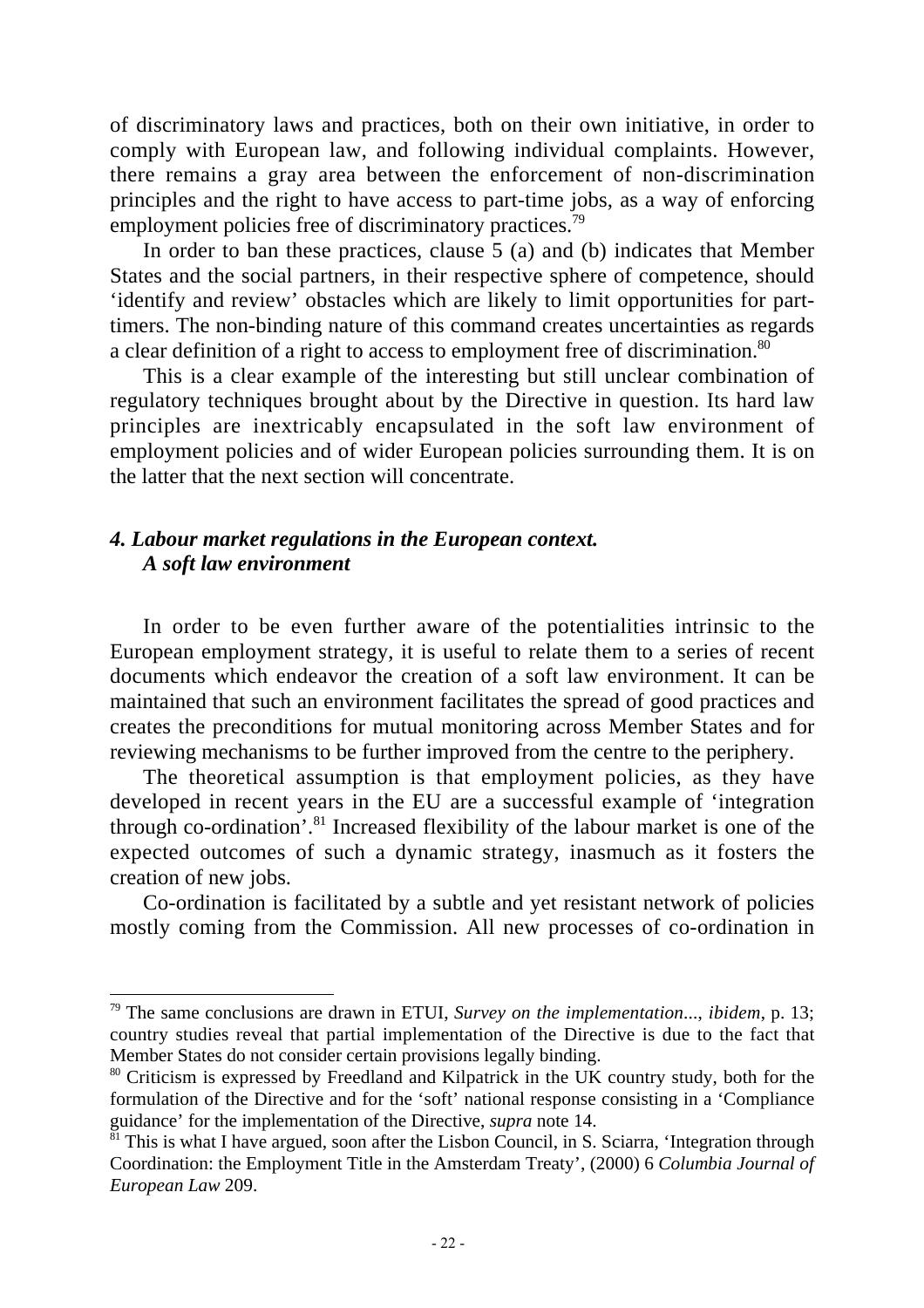related fields, particularly the programme on social inclusion, should progressively become functional to each other.

Such signals are important for most actors involved in law-making, both at national and supranational level. They are also meant to shape and in a way redefine the function of the social dialogue.

# **4.1 The White Paper on Governance**

One of the leading ideas running through the White Paper on Governance<sup>82</sup> is the creation of a 'reinforced culture of consultation and dialogue', which should be addressed to the European institutions and should better include national parliaments. The suggestion is that, in order to avoid excessive rigidity in the adoption of policies and yet acquire objective and widespread opinions, a 'code of conduct that sets minimum standards' should be provided, with a view to improving the representativity of civil society organisations.<sup>83</sup>

The Commission provides a follow-up to these early orientations in a Communication.<sup>84</sup> A point of interest for the present discussion is the more proactive role that should be assigned to the Economic and Social Committee and the Committee of the Regions. Protocols on cooperation with such bodies, signed in 2001 by the Commission, make them stronger intermediaries with civil society and the regional level.<sup>85</sup>

The image of a double network can be suggested, whereby the establishment of a more formalised link between institutions should lead to a capillary intersection with civil society. The local and regional ends of this network indicate that criteria of representativity should include the geographical dislocation of organisations.

Another way to ascertain the spread of representation – and consequently of democratic deliberative structures - is the issuing of guidelines on the use of expertise.<sup>86</sup> This again may seem only remotely relevant for the present discussion, but it is not, if one thinks of the many issues that need to be clarified through scientific assessment in the field of employment, labour market reforms and the reform of welfare states. The discussion on social indicators, referred to earlier on $87$  clearly confirms that experts are already active in all relevant fields.

This is an example of exercising influence on policy-makers through consensual institutions and by recourse to dialogue, rather than by imposition

<sup>82</sup> European Commission, *European Governance - A White Paper*, COM (2001) 428 final, Brussels, 25 July 200, OJ 2001 C287, 12 October 2001, p. 1.

<sup>83</sup> COM (2001) 428 final, at pp. 16-17.

<sup>84</sup> Communication from the Commission, *Towards a reinforced culture of consultation and dialogue. Proposal for general principles and minimum standards for consultation of interested parties by the Commission*, COM (2002) 277 final, Brussels, 5 June 2002.

<sup>85</sup> COM (2002) 277 final, at pp. 6-7.

<sup>86</sup> COM (2002) 277 final, at p. 10.

<sup>&</sup>lt;sup>87</sup> See section 1.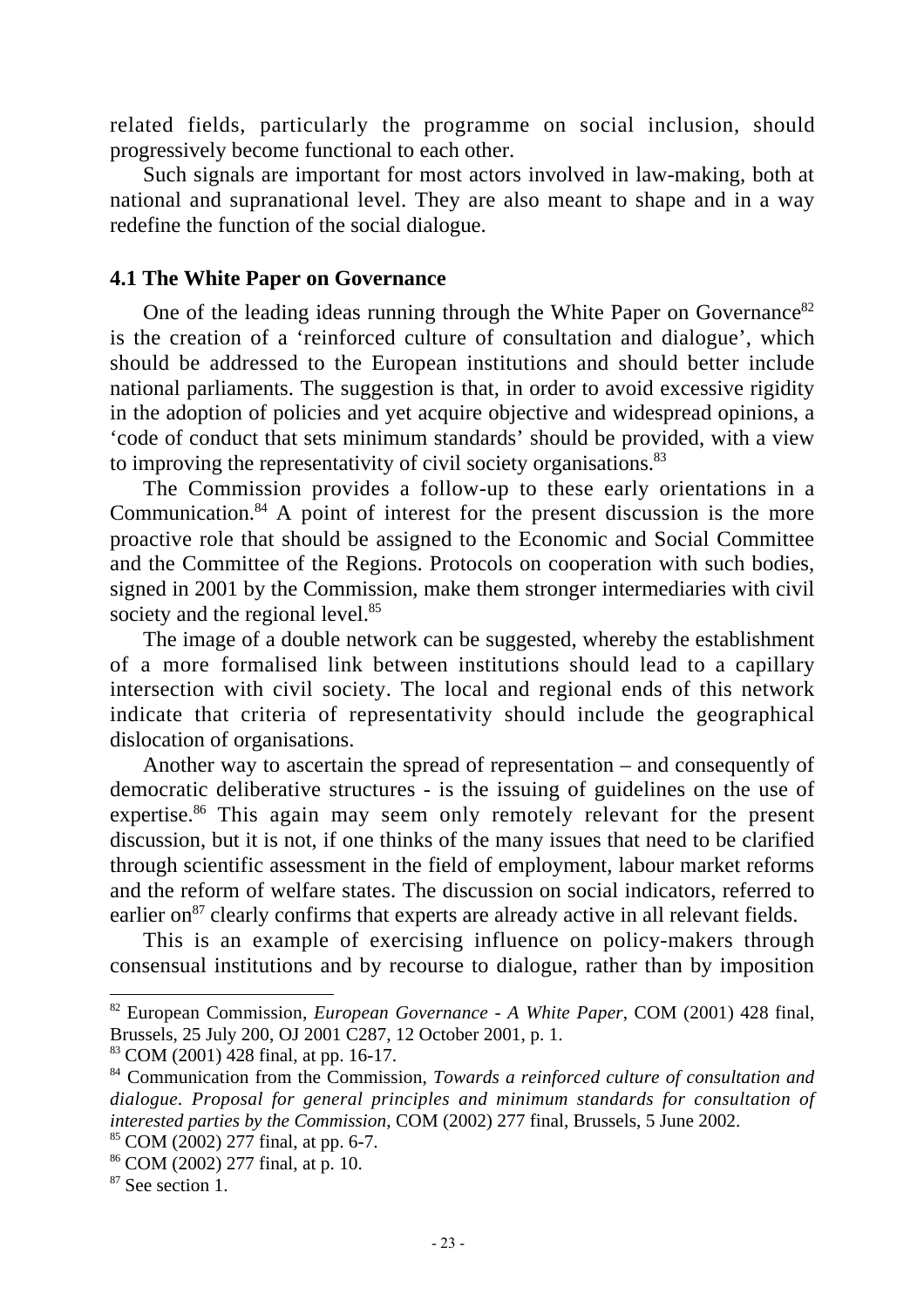and coercion.88 In the delicate field of labour and social law, expertise should reflect different options and propose explicitly what the ultimate expected goal ought to be. It is, on the contrary, frequently the case that the economic model to be pursued remains 'implicit'.<sup>89</sup> Experts deal with it in a very abstract way, without attempting to elaborate comparative criteria around concrete examples.

In this search for legitimacy, traditional ways of establishing democratic representation are lost.90 This should not necessarily be considered a negative outcome, if it gives impulse to the search for new modes of organising collective interests within trade unions or through other civil society organisations. The lack of criteria to ascertain that such collective actors are representative and democratic constitutes a challenge to both supranational and national labour law, to the point of questioning the centrality of this discipline. A most original process of supranational integration across different legal and economic systems is taking place day after day and innovative solutions slowly merge into a public sphere, where different actors at different times take the lead.

What we see emerging from the box of regulatory techniques is a mixture of hard and soft law measures, a combination of objectives to be reached and means to pursue them. The breaking up of hierarchies inside legal sources generates separate domains of norms, some of which may overlap, while some others may be complementary to each other and run parallel to a principal legal command.

As a reaction to this earthquake, we witness the creation of both vertical and horizontal co-operation: European institutions instruct other actors wit a topdown approach and expect that directions be horizontally implemented, at local and regional level and more generally within civil society.

#### **4.2 The Laeken Declaration**

j

In the Laeken Declaration on the Future of the European Union<sup>91</sup> issues of openness, transparency and efficiency are put forward to the Convention responsible for institutional reforms. The mandate is very broad and yet very specific on certain points, some of which are relevant for the present analysis.

Among other priorities set for the Convention, it is indicated that in order to obtain 'concrete results in terms of more jobs'it will be necessary to reform the

<sup>&</sup>lt;sup>88</sup> C. Radaelli, 'The 'representation' of expertise in the European Union', forthcoming in S. Saurugger (ed.), *La représentation dans l'Union Européenne* (Paris, 2003).

<sup>89</sup> T. Atkinson, 'Social Inclusion...', *supra* note 8, at pp. 633, 635.

<sup>&</sup>lt;sup>90</sup> See the critique expressed by C. Scott, 'The Governance of the European Union: the Potential for Multi-Level Control', (2002) 8 *European Law Journal* 59, arguing in favour of alternative ways to exercise efficient governance. The Commission is encouraging 'parliamentary involvement' in the discussion on NAPs in the Communication from the Commission, *The Future of European Employment Strategy…*, *supra* note 35, p. 18.

<sup>&</sup>lt;sup>91</sup> Presidency Conclusions, Laeken European Council, 14-15 December 2001, Annex 1, in particular pp. 21-22.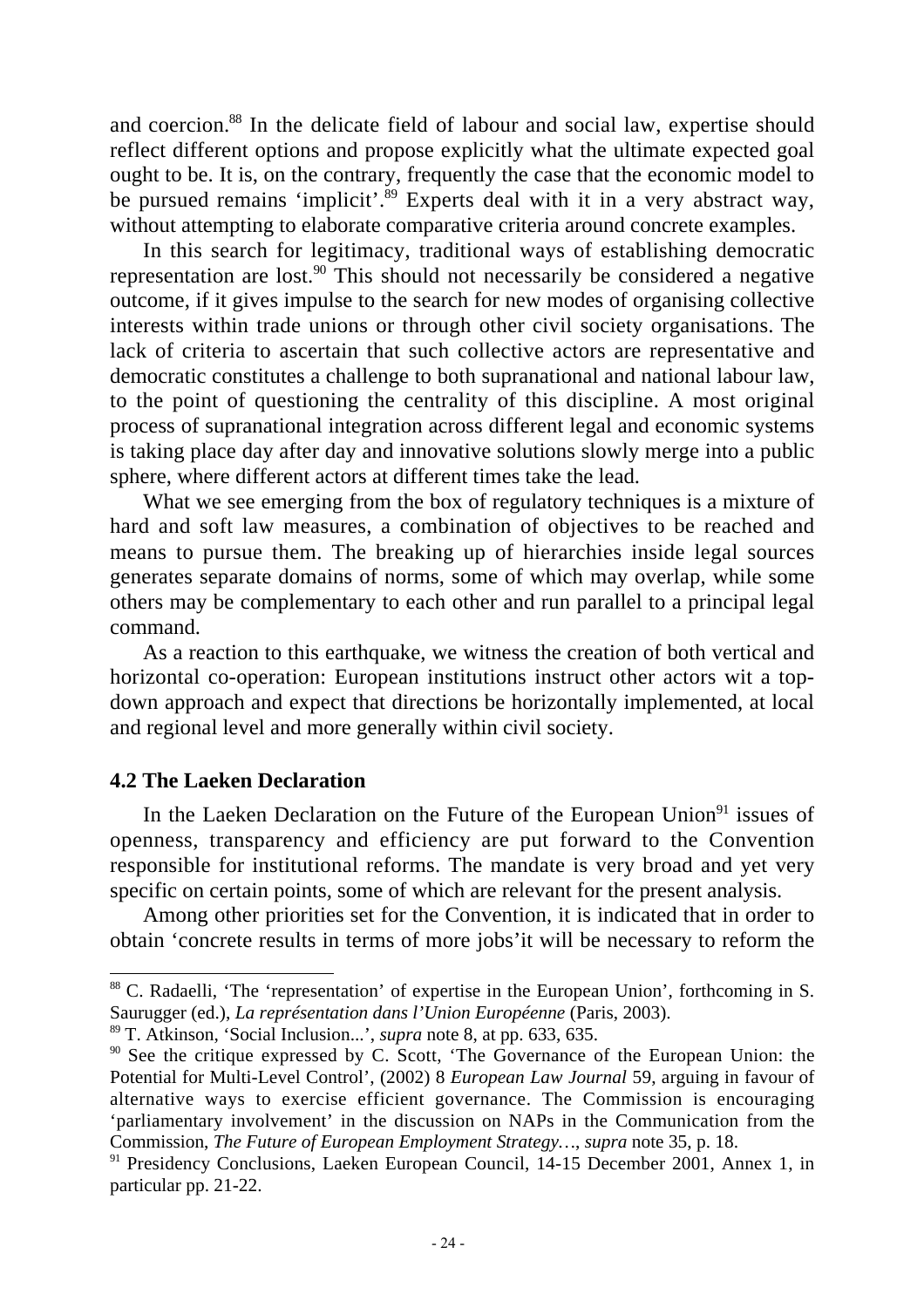existing system. On the one hand the issue of competence is raised, having to do with better transparency in the distinction between exclusive, shared and Member States' competence. On the other hand, looking at the issue of simplification, it is suggested that existing instruments need to come under scrutiny, in order to better achieve policy objectives.

A reorganization of competence in the specific field of labour law and labour market regulation, beyond the existing situation, brings about an overall reformist agenda that should soon be disclosed. If this occurs a discussion on different options based on national preferences - and at times trapped in contingent ideologies – should not be avoided. This may originate comparisons between levels of legal standards, in order to establish whether existing national laws may be weakened as a consequence of the implementation of European measures, be they formal legal acts or guidelines.<sup>92</sup> It may also cause a discussion on financial resources to be used in order to reach the final objectives.<sup>93</sup>

It is not without meaning that employment policies dealing with labour market regulations have been recurrently associated with a non-legal notion such as flexibility.<sup>94</sup> The variety of deregulatory options available to reformers is very wide and implies a choice of means as well as of actors able to implement them. As pointed out above in discussing the role of expertise, the contours of a coherent economic model should be drawn, in order to fully understand which constraints are necessary and for what purpose.

Defenders of fundamental social rights have argued that the process of constitutionalization should not be threatened by the implementation of legislation on flexibility.<sup>95</sup> The suggested distinction between employment law and employment policy and the specification that the latter should be considered outside social policies make the constitutional dimension even more important.<sup>96</sup> The fear that employment policy may follow a direction separate from the one indicated in broader institutional reforms is based on the observation of an

 $92$  References in particular in the Italian country study.

<sup>&</sup>lt;sup>93</sup> S. Ball, 'The European Employment Strategy: The Will but not the Way?' (2001) 30 *Industrial Law Journal* 353; see also previous references to F. Vandenbroucke's work, *supra* note 33.

<sup>&</sup>lt;sup>94</sup> The centrality of labour market flexibility in designing the success of EMU has been underlined by commentators early on in the debate. See A. Scott, 'The Macro-economic Context of the Euro', in P. Beaumont and N. Walker (eds), *Legal Framework of the Single European Currency* (Oxford, 1999), p. 54 et seq.

<sup>&</sup>lt;sup>95</sup> An excellent discussion of this point, from a range of international and comparative perspectives, is presented in Hepple (ed), *Social and Labour Rights*...*, supra* note 2. See also U. Mückenberger (ed.), *Manifesto for a Social Europe* (Brussels, 2001).

<sup>&</sup>lt;sup>96</sup> M. Freedland, 'Employment Policy', in P. Davies, A. Lyon-Caen, S. Sciarra and S. Simitis (eds), *European Community Labour Law: Principles and Perspectives*, Liber Amicorum Lord Wedderburn, (Oxford, 1996).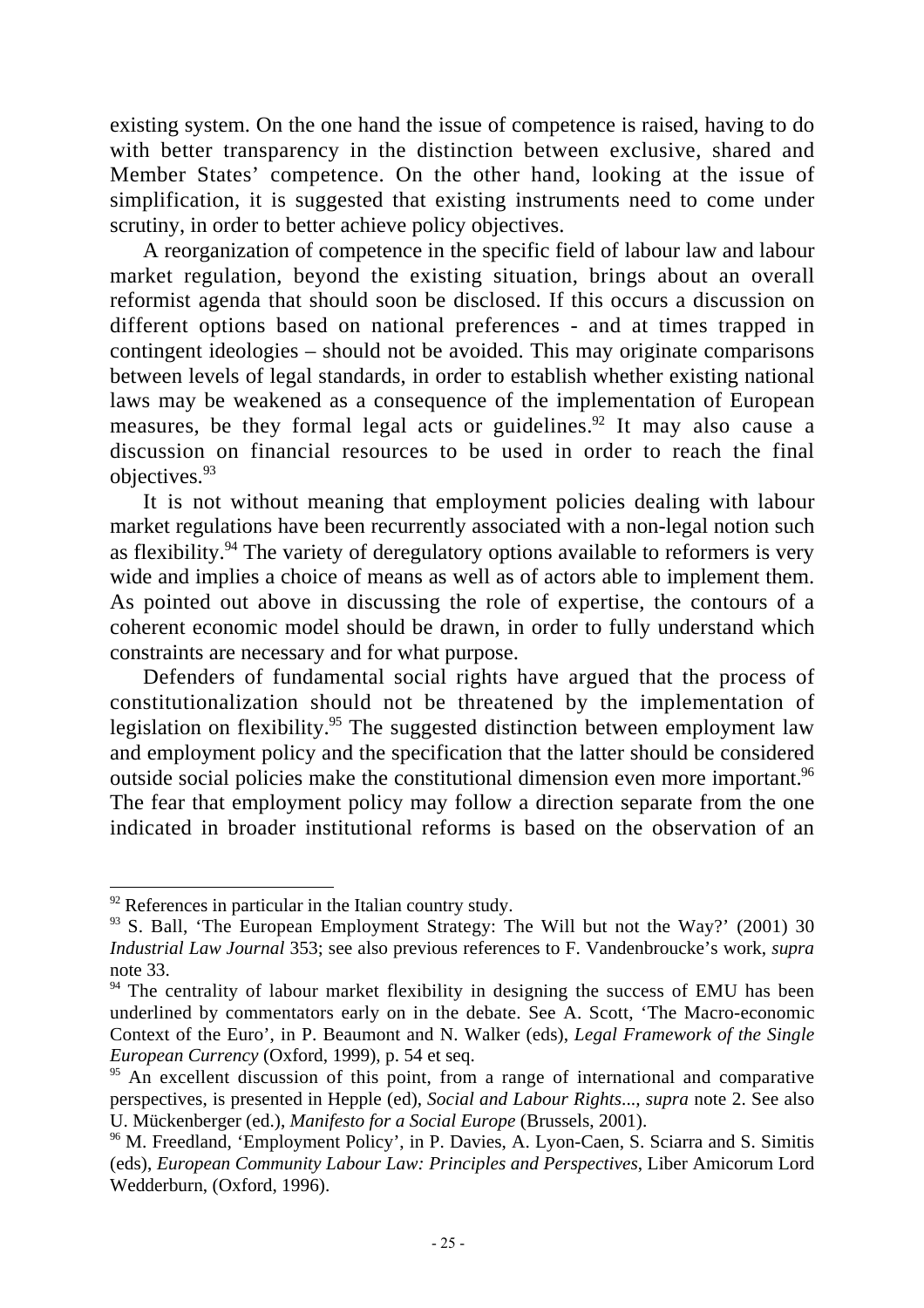existing disproportion between targets set by macroeconomic policies and by all related policies dealing with labour market reforms.

The language adopted in writing macroeconomic guidelines is indicative of certain options. To 'invigorate labour markets'97, wage moderation and a greater recourse to temporary and part-time contracts are correct choices, in accordance with the goals set at Lisbon and Stockholm, in achieving a more employmentintensive growth. Unfortunately - the Commission points out – 'the pace of labour market reforms seems to have slowed down in 2001' and particular measures are forcefully indicated to Member States, among which reference is made to more flexible work organisation, in dialogue with the social partners.<sup>98</sup>

One may find the phrasing of the guidelines rhetorical and not too imaginative. The objective and thorough analysis reflected in this soft law instrument seems to leave aside the specificity of each national context, which only reappears in the country-specific economic policy guidelines, placed in the second part of the Recommendation and characterized by a more detailed set of indications.

Objectivity in guidelines is ascertained in view of the final expected goal, which is a common one. Art. 99 TEC sheds light on national economic policies as 'a matter of common concern', thus absorbing into the objective of 'open market economy with free competition' all the peculiarities of national choices and priorities. Abstraction in the delivery of expertise is also a sign of objectivity, although at times this exercise seems to depart from real life.

The fear that legal discourses may remain at the margins of such descriptive analysis and lose their normative contents must be put into perspective. The results of this research show, on the contrary, that legislation, even when urged by European targets, still maintains its internal coherence. Comparative legal analysis helps in understanding national differences and in making them a resource of European law, rather than a deficiency.

# **4.3 The High Level Group on Industrial Relations**

The European system of industrial relations has been the object of in-depth analysis in a Report drawn up by experts in the field.<sup>99</sup> The mandate to this group came from the Lisbon Council and in fact the spirit of the whole document reflects the main innovative points emerged from the Portuguese Presidency in the Spring of 2000. References to this report help to understand

-

<sup>&</sup>lt;sup>97</sup> Commission Recommendation for the 2002 Broad Guidelines of the Economic Policies of the Member States and the Community, COM (2002) 191 final, Brussels, 24 April 2002, point 3.3 at p. 14.

 $98$  COM (2002) 191 final, at p.14 and p.16.

<sup>99</sup> European Commission, Directorate-General for Employment and Social Affairs, *Report of the High Level Group on Industrial Relations and Change in the European Union* (Luxembourg, 2002).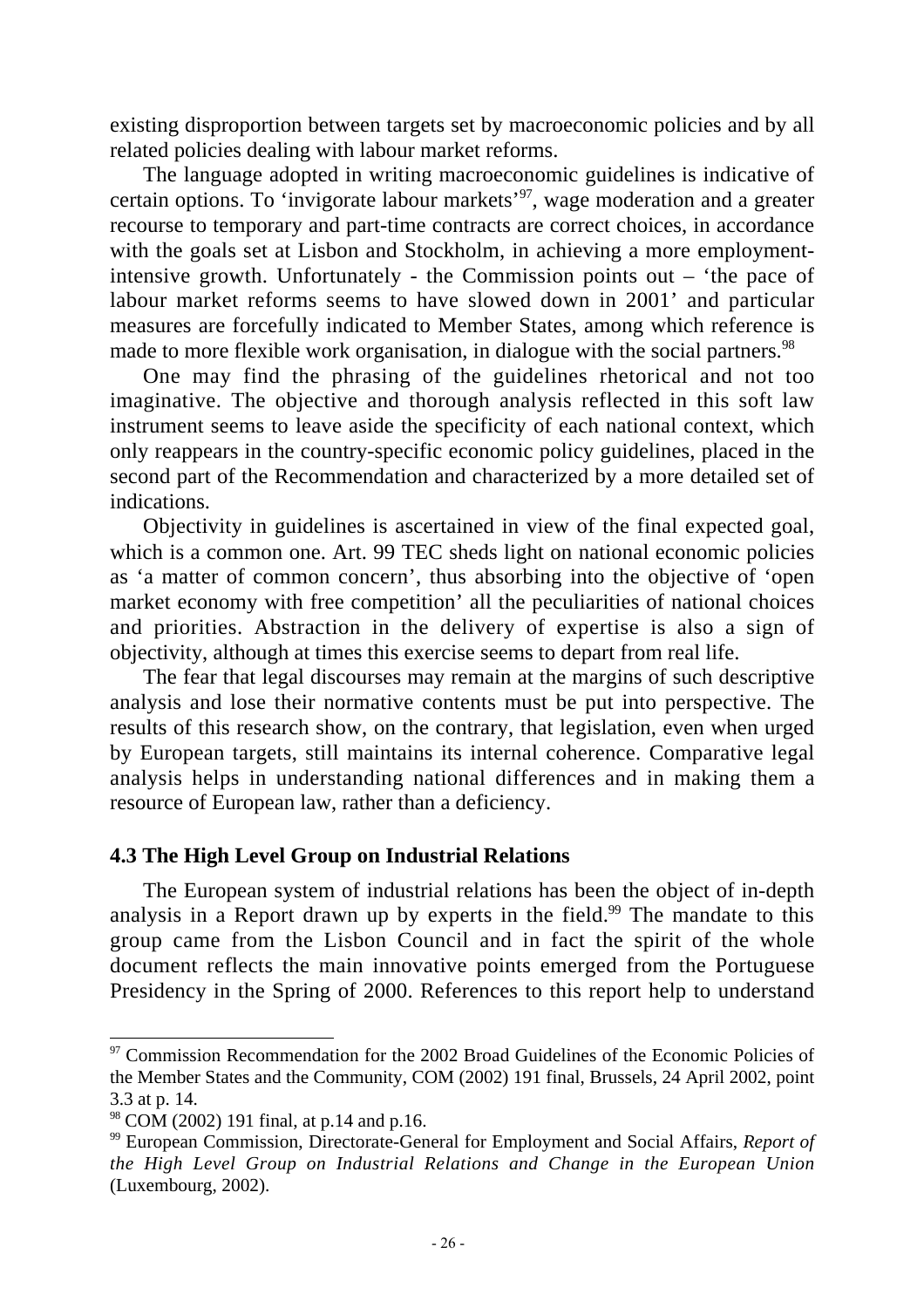the climate in which what I have described as the paradigm of flexibility is expected to develop.

Furthermore, this report is thoroughly complementary to the other policy documents commented on above. It encourages the sort of outcomes sketched in the *White Paper on Governance*, by proving that national industrial relations systems are inhabited by consensus- building institutions. These play a positive role, to be accomplished even further, leaving aside forms of social protest which would shape emerging interests through conflict, as happened in the past in many national traditions.

The aim, when we move from domestic to supranational goals, is to increase the overall efficiency of the European system and to do so with a 'new instrument', the one emerged at Lisbon from the co-ordination of the existing processes of Cologne, Cardiff and Luxembourg.

Social partners are encouraged by the experts to simulate the Lisbon strategy, building on 'their own experience of the open-method of coordination', in particular through the promotion of a network of national institutions that will follow up best practices.<sup>100</sup> Even benchmarking the quality of industrial relations, by developing appropriate indicators, is suggested, with a view to the establishment of techniques very similar to the ones adopted in employment policies.

Messages of expertise are spread quickly across institutions. In the context of an overall evaluation of the first five years of employment policies, the Commission soon articulates its own suggestion to the social partners, encouraging an 'open method of co-ordination to develop relationships with their national counterparts', in view of 'improving governance and partnership'.101

In their policy documents experts and institutions portray future scenarios which are vital and open to changes. They do not take into account the eventuality of social conflict, neither they evaluate the problem of legitimacy in strict correlation with the interests to be protected. When moved to this supranational level of policy-making collective interests – a crucial concept in the European labour law tradition – become so diffused and broad as to be almost non-definable and certainly difficult to be interpreted within a traditional scheme of representation. The mandate given to social actors is described as functional to the objectives set at the centre, rather than being the result of a bottom-up process, leading to a new request to be represented.<sup>102</sup>

-

<sup>100</sup> *Ibidem*, p. 37.

<sup>101</sup> Communication from the Commission, *Taking Stock of Five Years*..., *supra* note 15, p. 20. See also Council Decision 2002/177/EC of 18 February 2002, *supra* note 39, which repeatedly mentions the need to further develop the role of the social partners in both the promotion and the implementation of reforms aimed at the creation of new jobs.

 $\frac{1}{102}$  The role of the social partners is analysed by C. Barnard, 'The Social Partners and the Governance Agenda' (2002) 8 *European Law Journal* 80.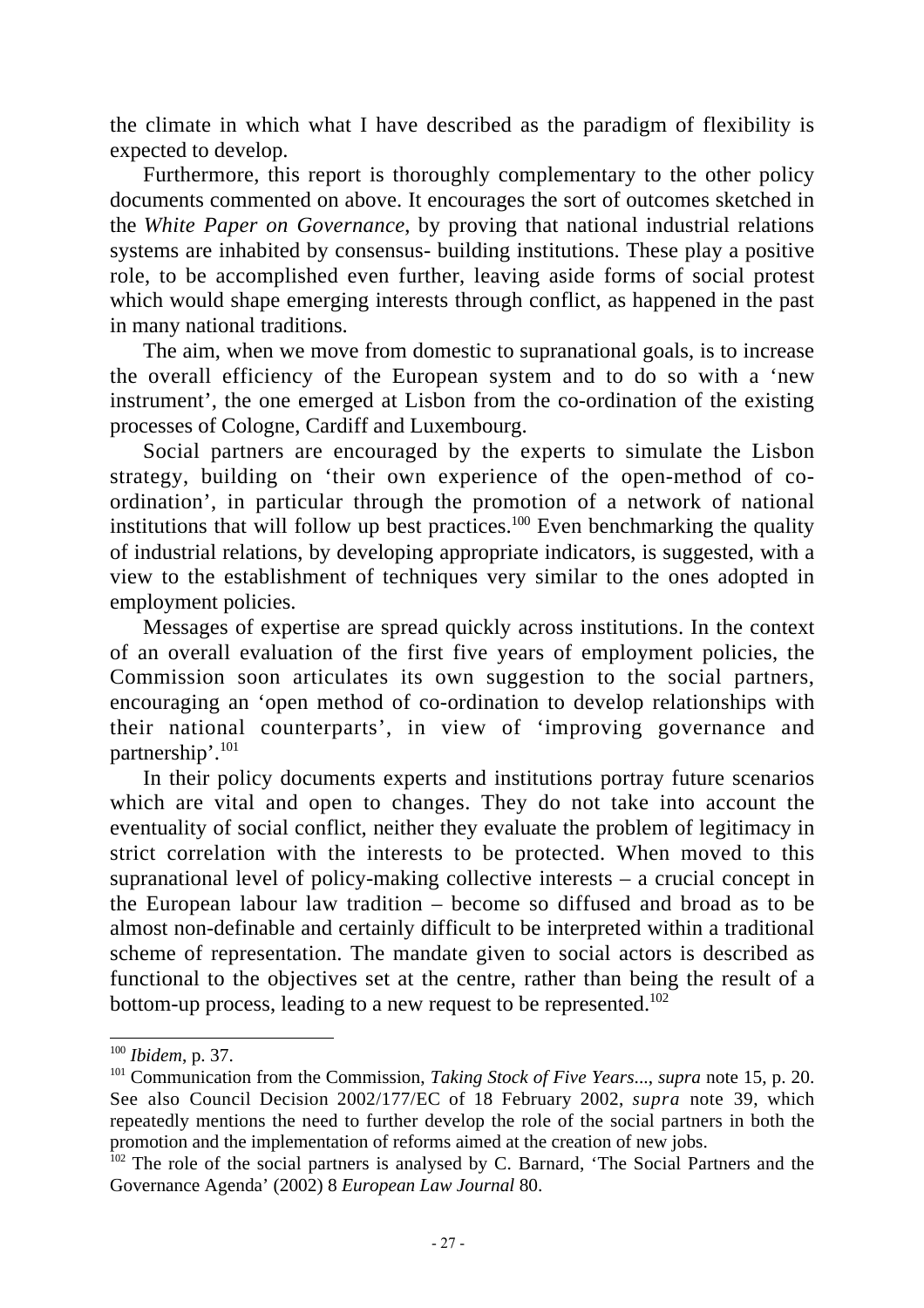Trade unions, however, demonstrate their own capacity to follow autonomously agreed patterns of co-ordination, especially in dealing with matters, such as wages, which have been traditionally within the area of their competence. It is worth mentioning that ETUC sets its own strategies in issuing recommendations on wage bargaining guidelines, in order to indicate optimal wage rise at national level. It is even more interesting to discover that in 2001 national actors engaged in negotiations kept their demands very close to the guidelines, with no significant loss of purchasing. Thus, meeting the intention of the guidelines through monitoring and advising, a result of convergence is reached<sup>103</sup>

The message emerging from this Report signals ways of correcting asymmetries among groups which are rather distant from most regulatory techniques adopted in national labour law regimes. We claim in this project that national social partners still play a significant role in enhancing labour market reforms and we also assign importance to the issue of democratic legitimacy, when setting the scene of collective representation for the protection of collective rights. At this regard, there is still a missing reference in European sources, namely the recognition of a positive right to form and join associations, partially counterbalanced by the mention of such a right in the Nice Charter.

# *5. Conclusions*

j

The regulation of part-time work offers an example of labour law reforms rooted in national legal systems and also linked to European objectives. It constitutes a solid ground on which to launch comparative labour law in a renovated and incisive fashion, taking into account many facets of the EES, which still appear unexplored. We have argued in favour of establishing a labour law point of view, both to counterbalance an analysis based on economic and structural trends and to ascertain that legal institutions be included in the spectrum of comparative research.

The net of soft rules arranged within the EES mirrors a wider European soft law context. Labour lawyers are very curious and vigilant commentators of such rules, in line with a tradition of pluralism in legal sources. Mutual learning processes set in motion by the EES seem to overturn a traditional hierarchy of sources in favour of a circular exchange of information. We argue that national priorities must continue to be visible in this new institutional order and that

<sup>&</sup>lt;sup>103</sup> G. Fajertag (ed.), *Collective Bargaining in Europe* (Brussels, 2002), p. 27 et seq. The socalled Doorn group has been active since 1997 to avoid wage competition in unions active in Germany, Belgium, the Netherlands and Luxembourg, in order to increase employment and purchasing power. Its 6th conference was held on 11 October 2002 in Aardenburg, the Netherlands; a copy of the 2002 declaration is on file with the author. Reports of the activities of the Doorn group can be found at www.etuc.org/etui/CBeurope/euractiv